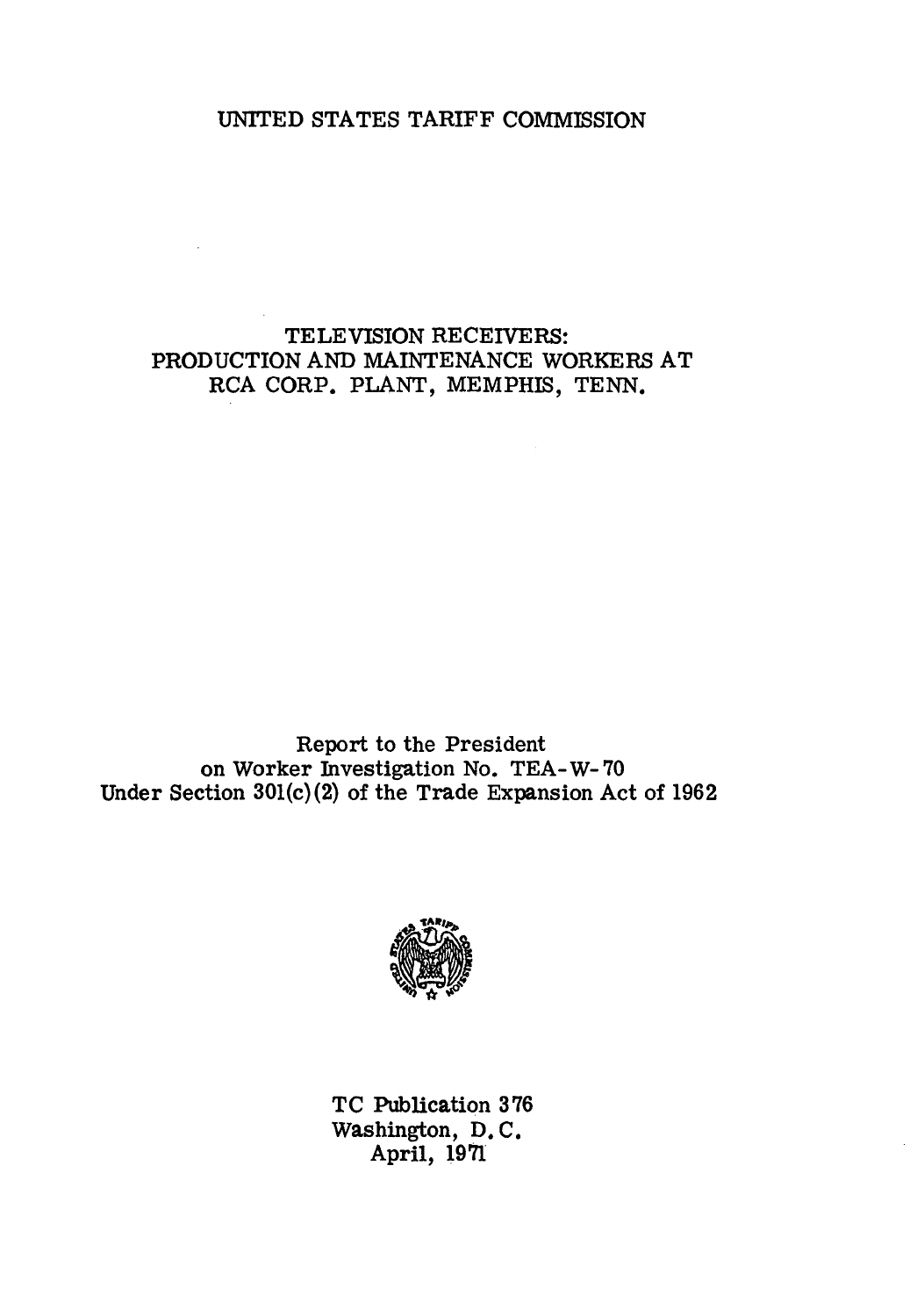# UNITED STATES TARIFF COMMISSION

Glenn W. Sutton

 $\mathcal{L}^{\text{max}}$ 

Bruce E. Clubb

Will E. Leonard, Jr.

George M. Moore

J. Banks Young

Kenneth R. Mason, Secretary

---------------------------

Address all communications to United states Tariff Commission Washington, D. C. 20436

-----------------------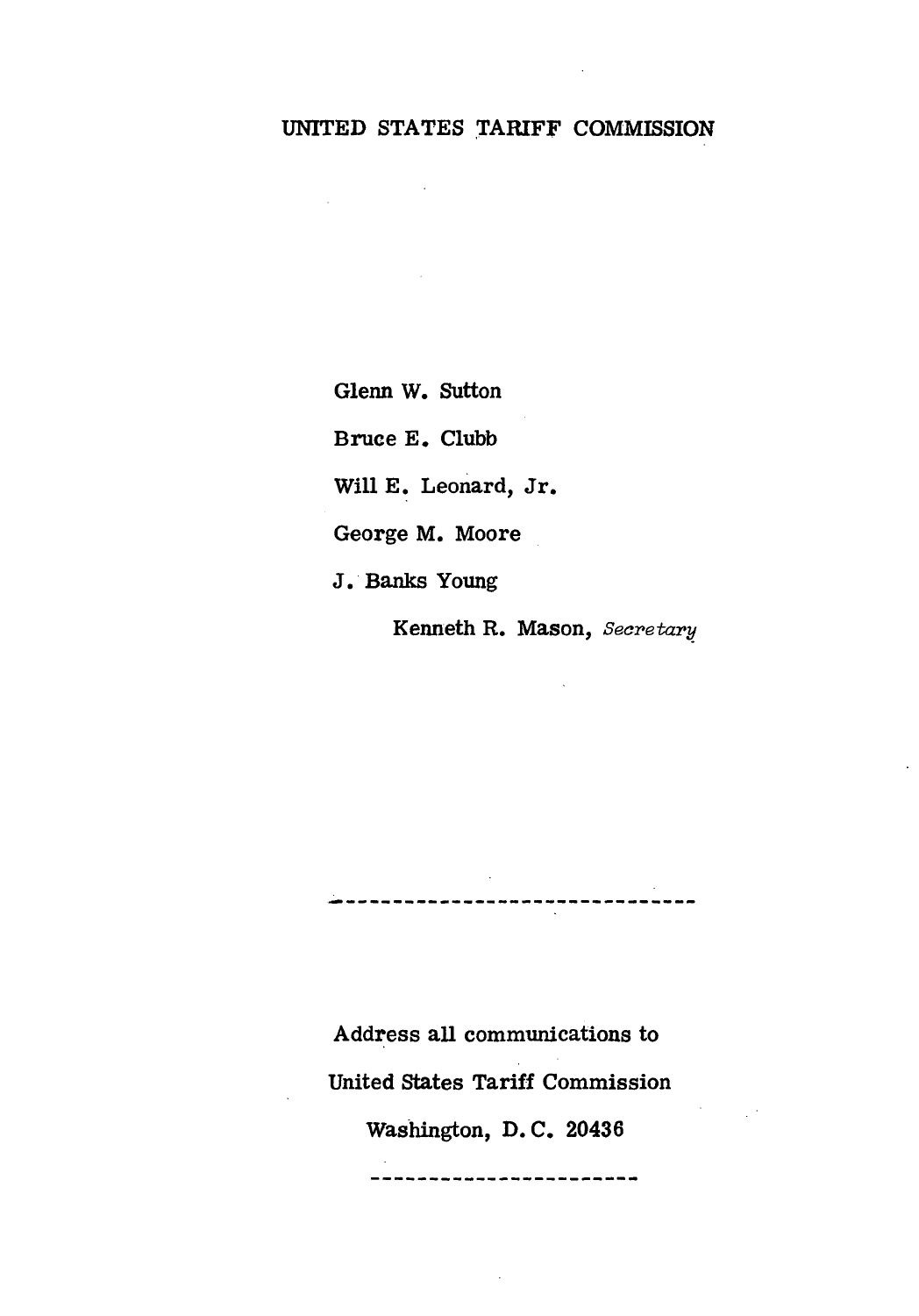#### C 0 N T E N T S

 $\sim 10^{-11}$ 

#### Page

|                                                              | 2  |
|--------------------------------------------------------------|----|
| Views of Commissioners Clubb and Moore---------------------  | 3  |
| Views of Commissioner Sutton-------------------------------  |    |
| Views of Commissioner Leonard------------------------------- | 9  |
| Information obtained in the investigation:                   |    |
| Description of articles under investigation----------------  | 10 |
|                                                              | 10 |
| U.S. consumption, shipments, and exports-------------------  | 12 |
|                                                              | 14 |
|                                                              | 17 |
| <b>RCA</b>                                                   |    |
|                                                              | 18 |
|                                                              | 18 |
|                                                              |    |
|                                                              |    |
|                                                              |    |

#### TABLES

| 1.--Television receivers (monochrome and color): U.S.     |    |
|-----------------------------------------------------------|----|
| shipments, imports for consumption, exports of            |    |
| domestic merchandise, and apparent consumption,           |    |
|                                                           | 21 |
| 2.--Television receivers, monochrome and color:           |    |
| U.S. imports for consumption, 1966-70-------------------- | 22 |
|                                                           |    |

\* \* \* \* \* \* \*

Note.--1he whole of the Commission's report to the President may not be made public since it contains certain information that could result in the disclosure of the operations of an individual concern. This published report is the same as the report to the President, except that the above-mentioned information has been omitted--such omissions are indicated by asterisks. Also, for the purpose of continuity or clarity, certain words or phrases have been added--such additions are enclosed by brackets.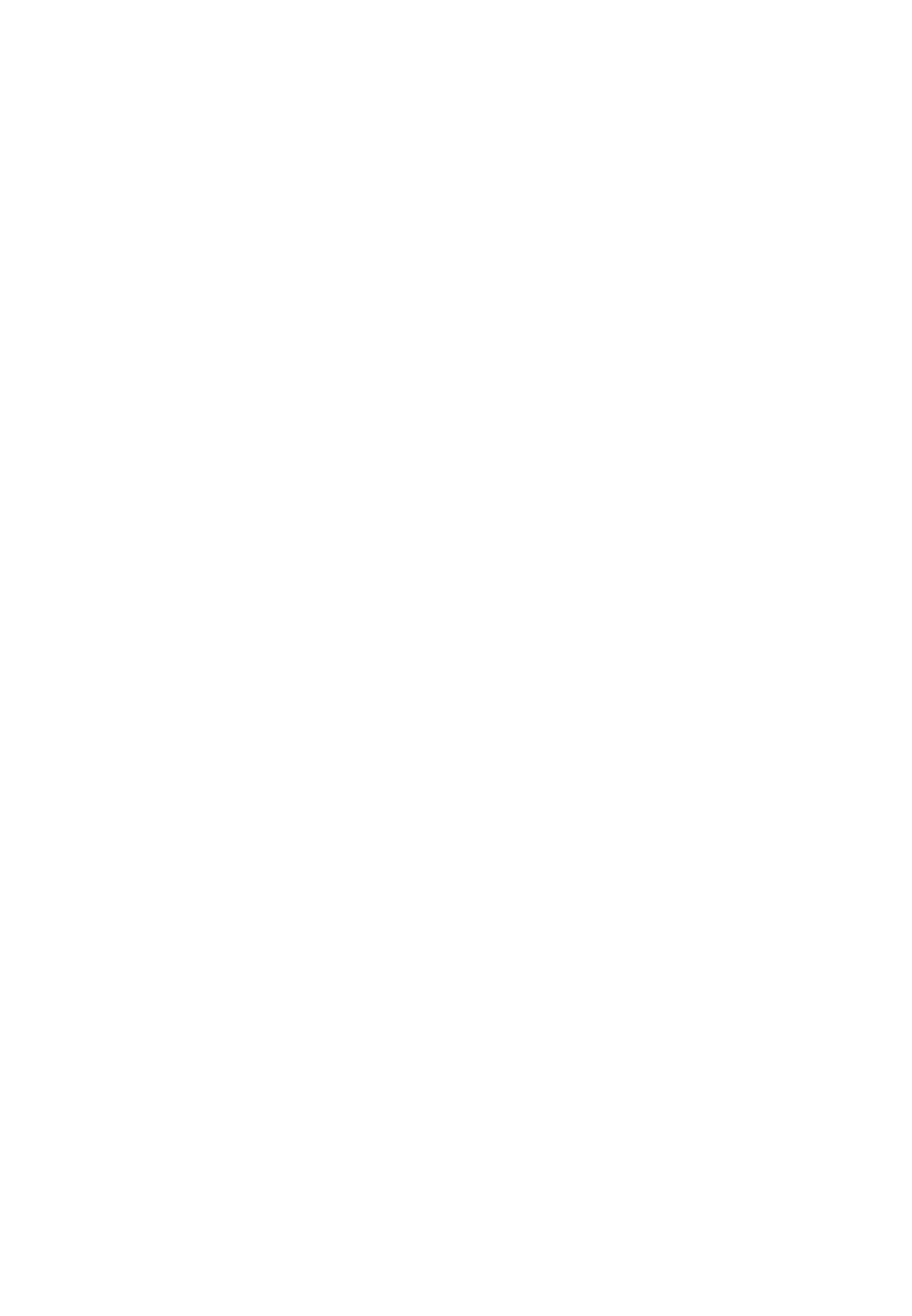#### REPORT TO THE PRESIDENT

#### U.S. Tariff Commission March 23, 1971

 $\lambda$ 

To the President:

In accordance with section  $301(f)(1)$  of the Trade Expansion Act of 1962 (76 Stat. 885), the U.S. Tariff Commission herein reports the results of an investigation made under section  $301(c)(2)$  of the act in response to a petition filed.by a group of workers.

On January 22, 1971, the International Union of Electrical, Radio and Machine Workers, AFL-CIO, filed a petition for a determination of eligibility to apply for adjustment assistance on behalf of the former production and maintenance workers of the Memphis, Tenn., plant of the RCA Corporation. The Commission instituted the investigation (TEA-W-70) on February 2, 1971, to determine whether, as a result in major part of concessions granted under trade agreements, articles like or directly competitive with the television receivers produced by RCA Corporation at the Memphis plant are being imported into the United States in such increased quantities as to cause, or threaten to cause, unemployment or underemployment of a signifi-. cant number or proportion of the workers at such plant.

Public notice of this investigation was given in the Federal Register (36 F,R. 2582) on February 6, 1971. No public hearing.was requested by the petitioner nor by any party showing a proper interest in the subject matter of the investigation, and none was held.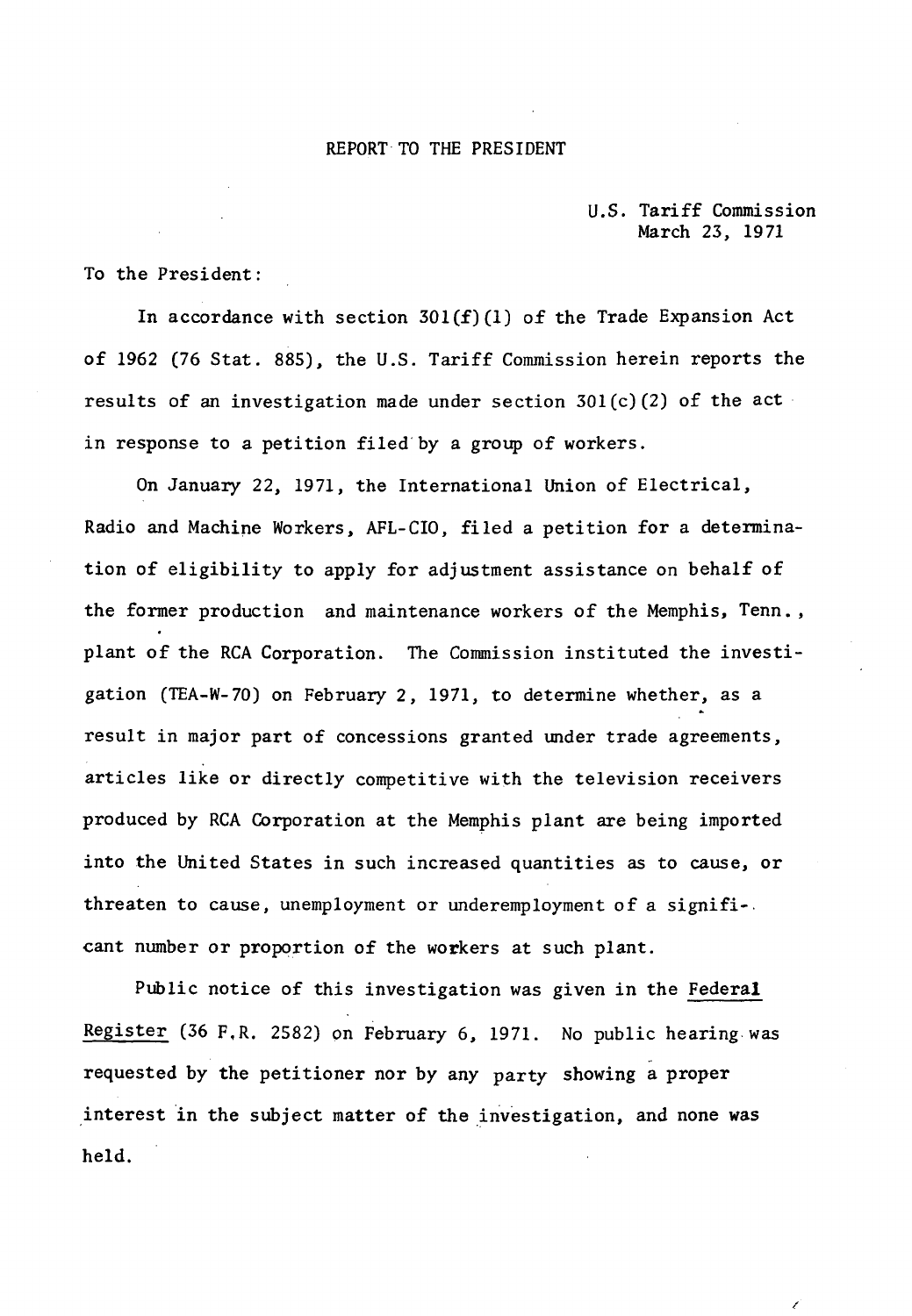The information contained herein was obtained principally through field interviews with officials of the RCA Corporation, from discussions with officials of Local Union 730, International Union of Electrical, Radio and Machine Workers, from a questionnaire submitted to the Commission by RCA, and from the Commission's files.

### Findings of the Commission

On the basis of its investigation, the Commission, being equally divided,  $1/$  makes no finding under section 301 $(c)$  (2) of the Trade Expansion Act of 1962 with respect to whether articles like or directly competitive with television receivers produced at the RCA plant in Memphis, Tenn., are, as a result in major part of concessions granted under trade agreements, being imported into the United States in such increased quantities as to cause, or threaten to cause, the unemployment or underemployment of a significant number or proportion of the workers of said plant.

1/ Presiding Commissioner Sutton and Commissioner Leonard voted in the negative and Commissioners Clubb and Moore voted in the affirmative. Commissioner Young did not participate in the decision.

 $\mathbf{r}$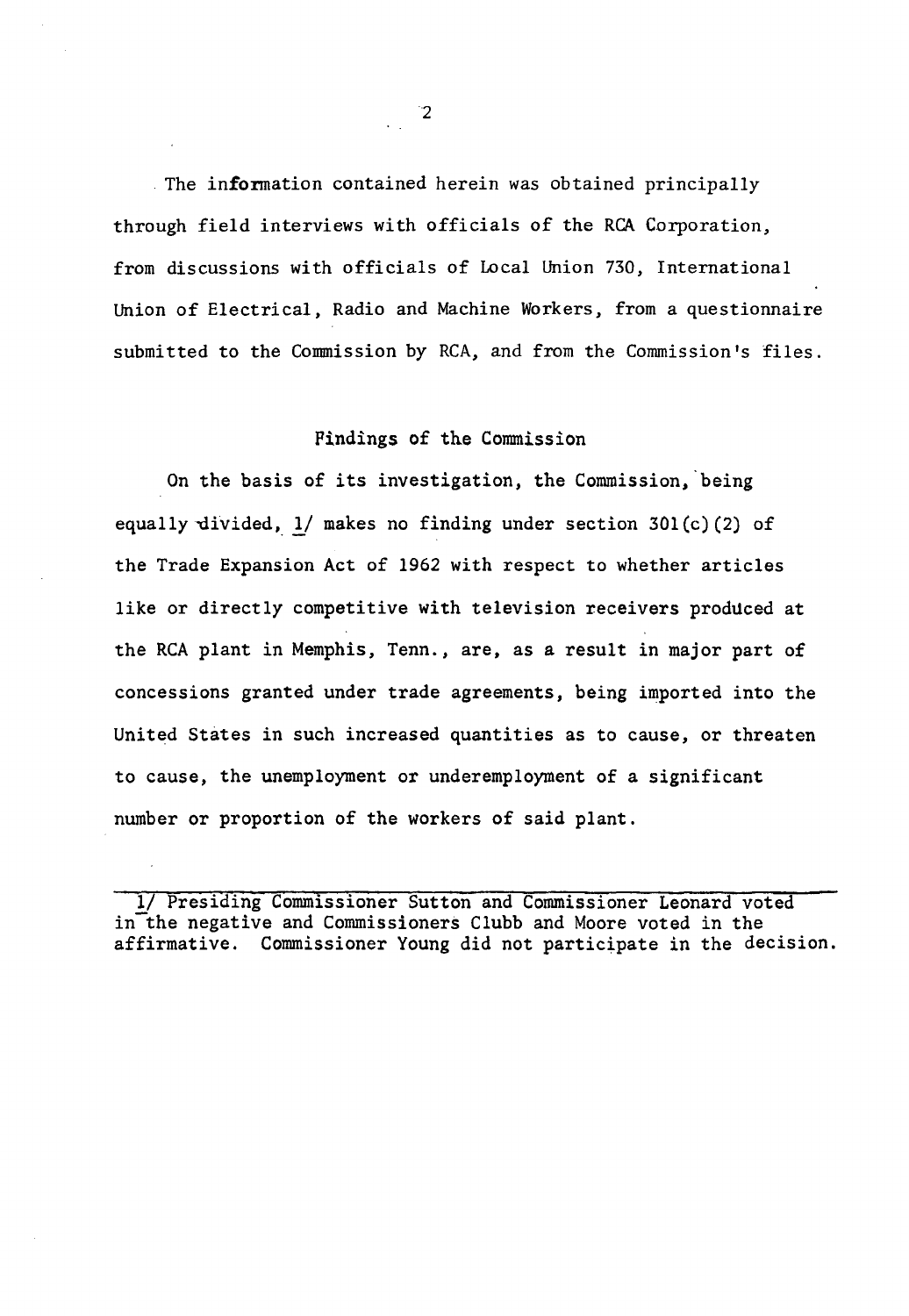#### Views of Commissioners Clubb and Moore

This investigation relates to a petition for adjustment assistance filed on behalf of former employees at the Memphis, Tenn., plant of the RCA Corporation. The Memphis plant, which was established in 1966, assembled television receivers until early January 1971 when production was terminated. The plant produced  $* * *$  monochrome  $* * *$  [and] color sets \* \* \* Since early 1970, RCA has imported monochrome television receivers made at its plant in Taiwan.

We have frequently ruled that in order for a group of workers to be ruled eligible to apply for adjustment assistance, the following four conditions must be met:

- (1) Imports of an article like or directly competitive with an article produced by the petitioners' firm must be increasing;
- (2) The increased imports must be a result in major part of trade-agreement concessions;
- (3) The workers must be unemployed or under~ employed, or threatened with unemployment or underemployment;
- (4) The concession-generated increased imports must be the major factor in causing or threatening to cause the unemployment or underemployment.

 $\mathcal{A}_{\mathcal{A}}$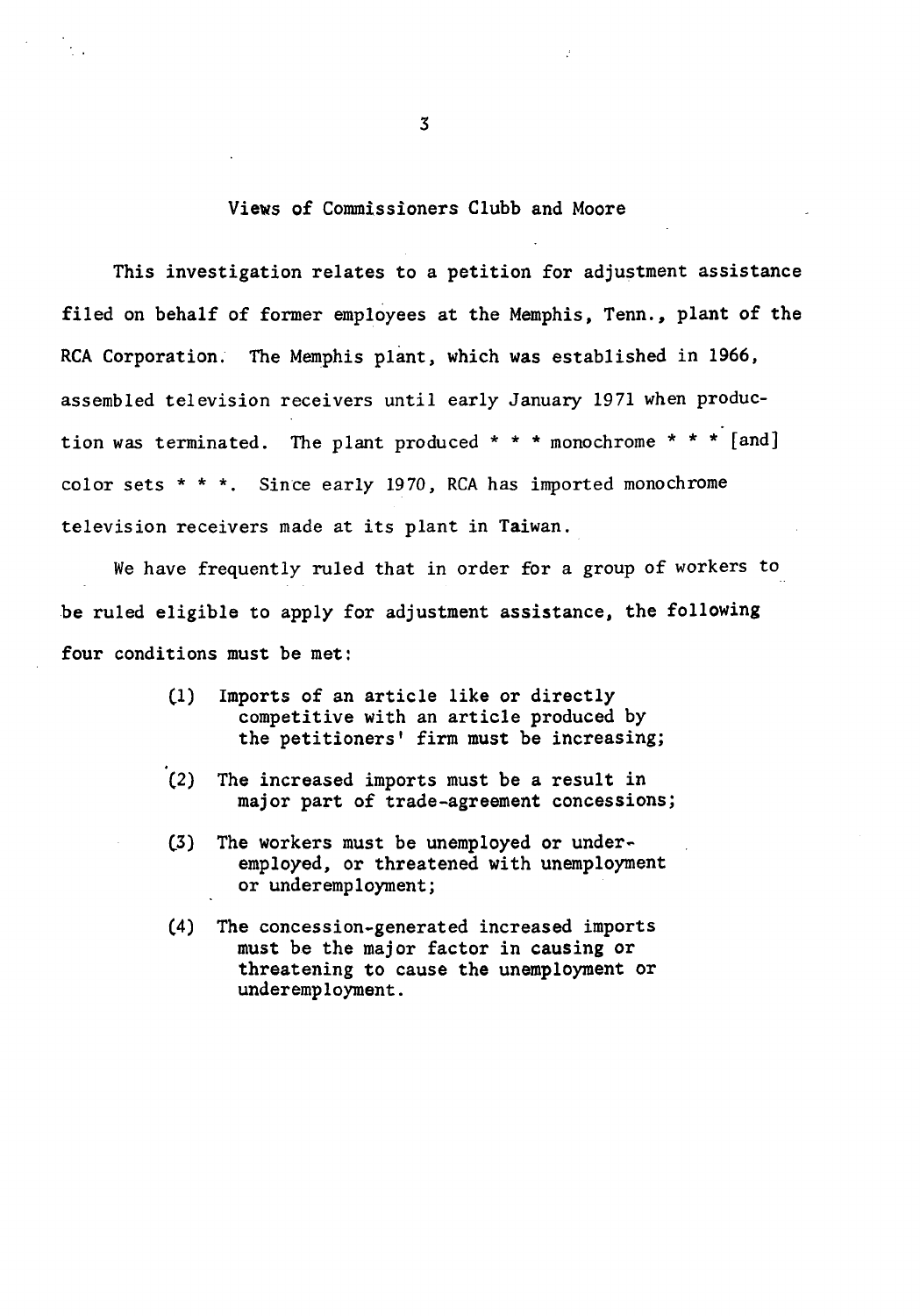In our judgment, each of the conditions is met in this case, and we have made an affirmative determination.

#### Increased imports

Imports of television receivers into the United States clearly are increasing. Annual U.S. imports of television receivers nearly tripled in the last 5 years, rising in value from \$126 million in 1967 to \$316 million in 1970. Both monochrome and color television receivers have shared in the recent increase in imports. The value of entries of monochrome television receivers rose from \$71 miilion in 1967 to \$174 million in 1970; the value of imports of color receivers increased from \$53 million in 1967 to \$142 million in 1970. The increase in the imports, moreover, took place at a time when consumption of television receivers in the United States was declining moderately; imports supplied 18 percent of the U.S. market (in terms of value) in 1970, compared with 5 percent in 1966.

#### In major part

The second requirement of the statute is that the increased imports have resulted in major part from trade-agreement concessions. In an earlier investigation, 1/ we held that had it not been for such concessions, imports of television receivers could not have

1/ Electronic Transformers, Investigation No. TEA-W-31 (January 1971).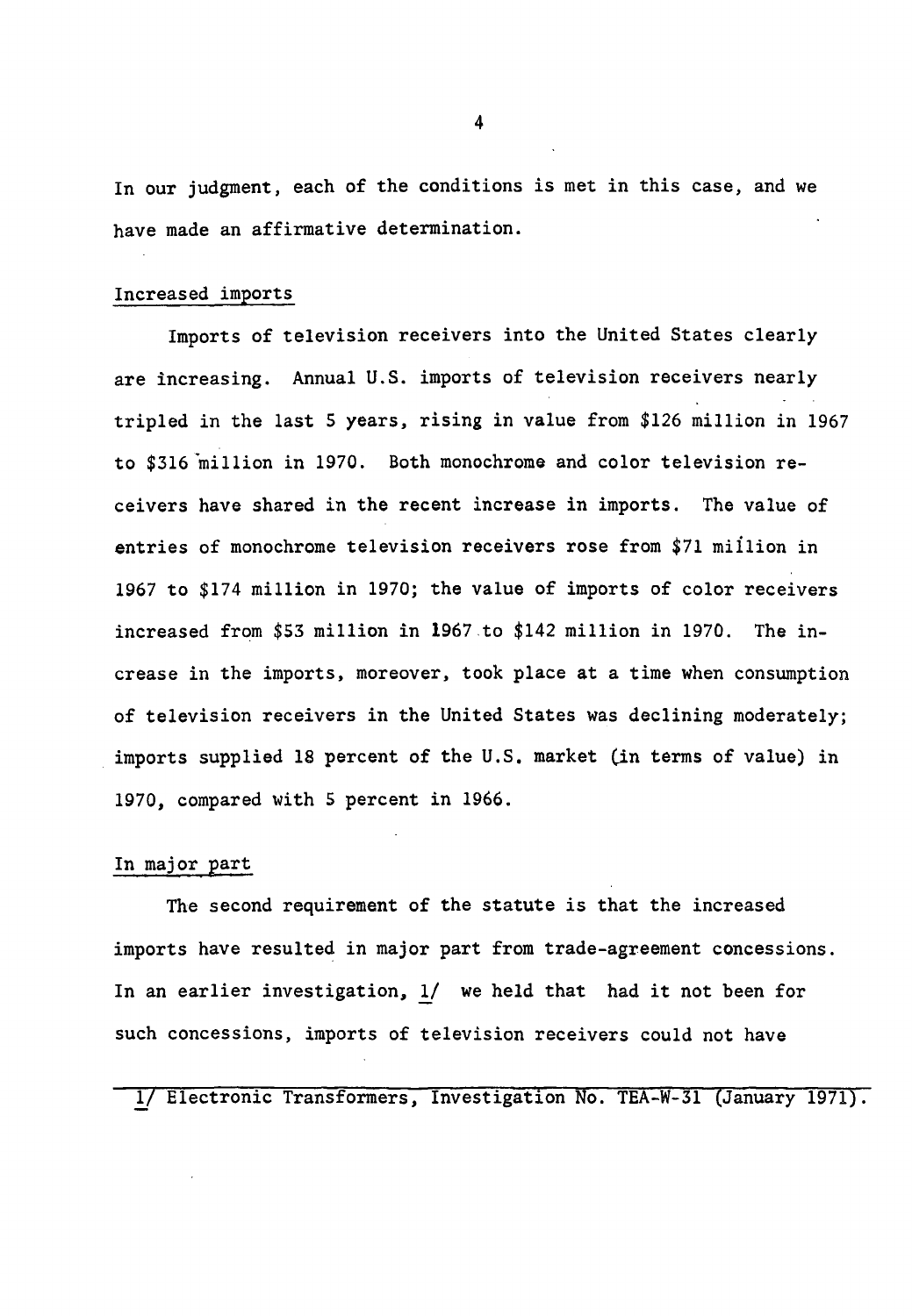reached substantially their present level and consequently, for purposes of the statute, increased imports of TV receivers have resulted in major part from such concessions. This holding applies in this case as well.

As we indicated in the earlier investigation, the applicable rate of duty has been reduced progressively from 35 percent ad valorem in 1930 to 7 percent ad valorem in 1970. If the 1930 rate had not been reduced, the duty applicable to an imported television receiver having a foreign value of \$200 would be \$70, or \$56 more than the actual duty of only \$14 in 1970. Considering the sharp price competition among the various brands of television receivers available to the U.S. consumer, the advantage given to foreign producers by the tradeagreement concessions often has been decisive in the market place.

#### Unemployment or underemployment

This statutory requirement has also been met. The Memphis plant of the RCA Corporation, where the petitioning workers were employed, is a modern facility. The plant opened in March 1966, and employed \* \* \* [more than 3000] production and related workers in 1967. Thereafter employment declined. By January 1971, \* \* \* [less than 100] workers remained--all engaged in closing the plant. Accordingly, it is clear that a significant number of workers have become unemployed or underemployed within the meaning of the statute.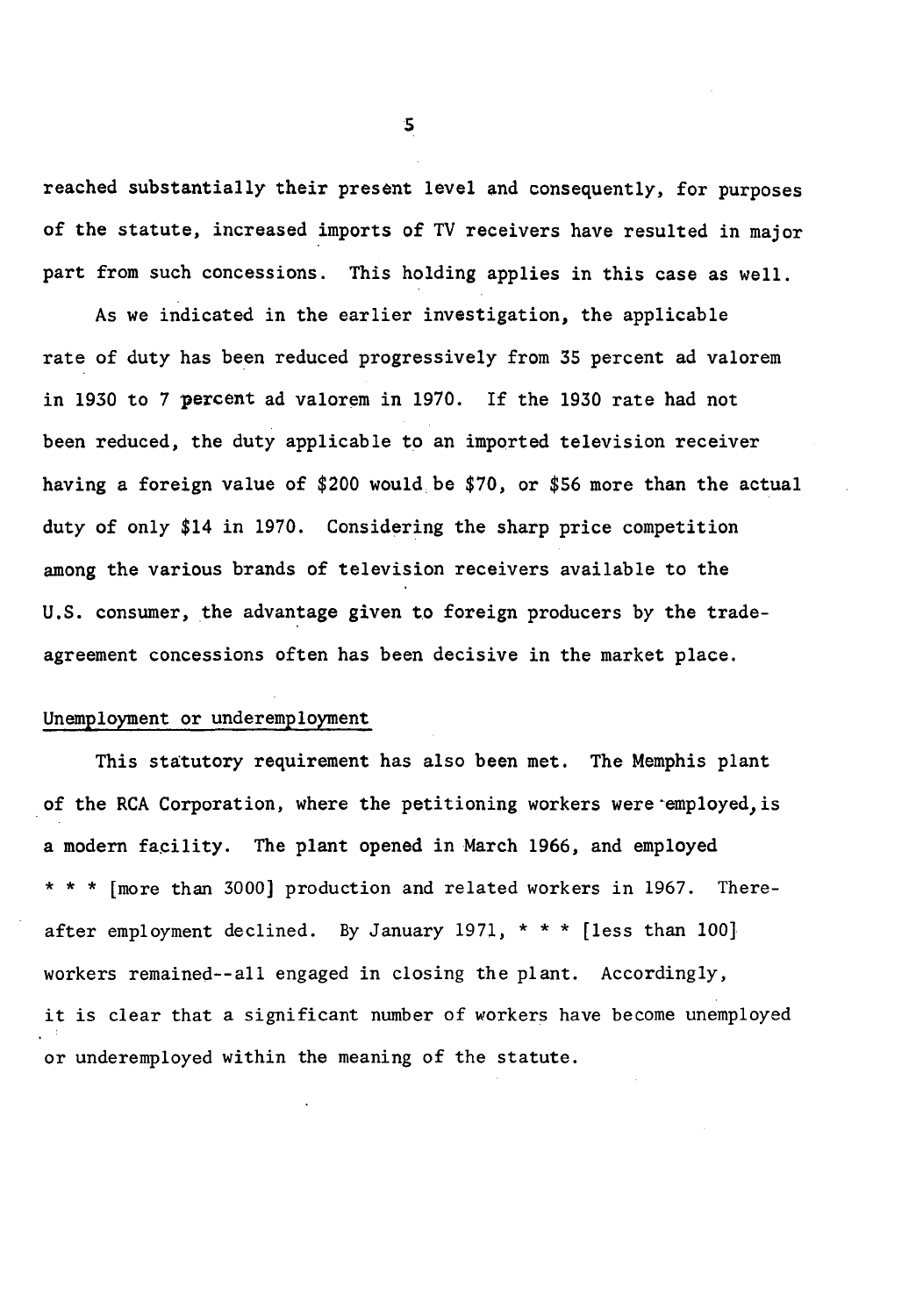#### Major factor

The final requirement of the statute is that concession-generated increased imports must have been the major factor in causing the unemployment or underemployment of the workers involved. Here, too, the "but for" test is applicable. Thus, if the unemployment or under- $\overline{\phantom{a}}$ employment would not have occurred had it not been for the increased imports, then for purposes of the statute, the increased imports have been the major factor causing the unemployment or underemployment.

In this case, a direct relationship between the increased imports of television receivers and the unemployment of the workers involved is evident. The decline in employment coincided with the marked increase in imports. \* \* \*

It thus seems clear that, had it not been for concession-generated increased imports, a portion of which were brought in by RCA itself, the workers would not have become unemployed. Accordingly, for purposes of this statute, the increased imports have been the major factor in causing the unemployment.

#### Conclusion

We find that the petitioning workers have met the requirements of the statute, and we have therefore made an affirmative determination.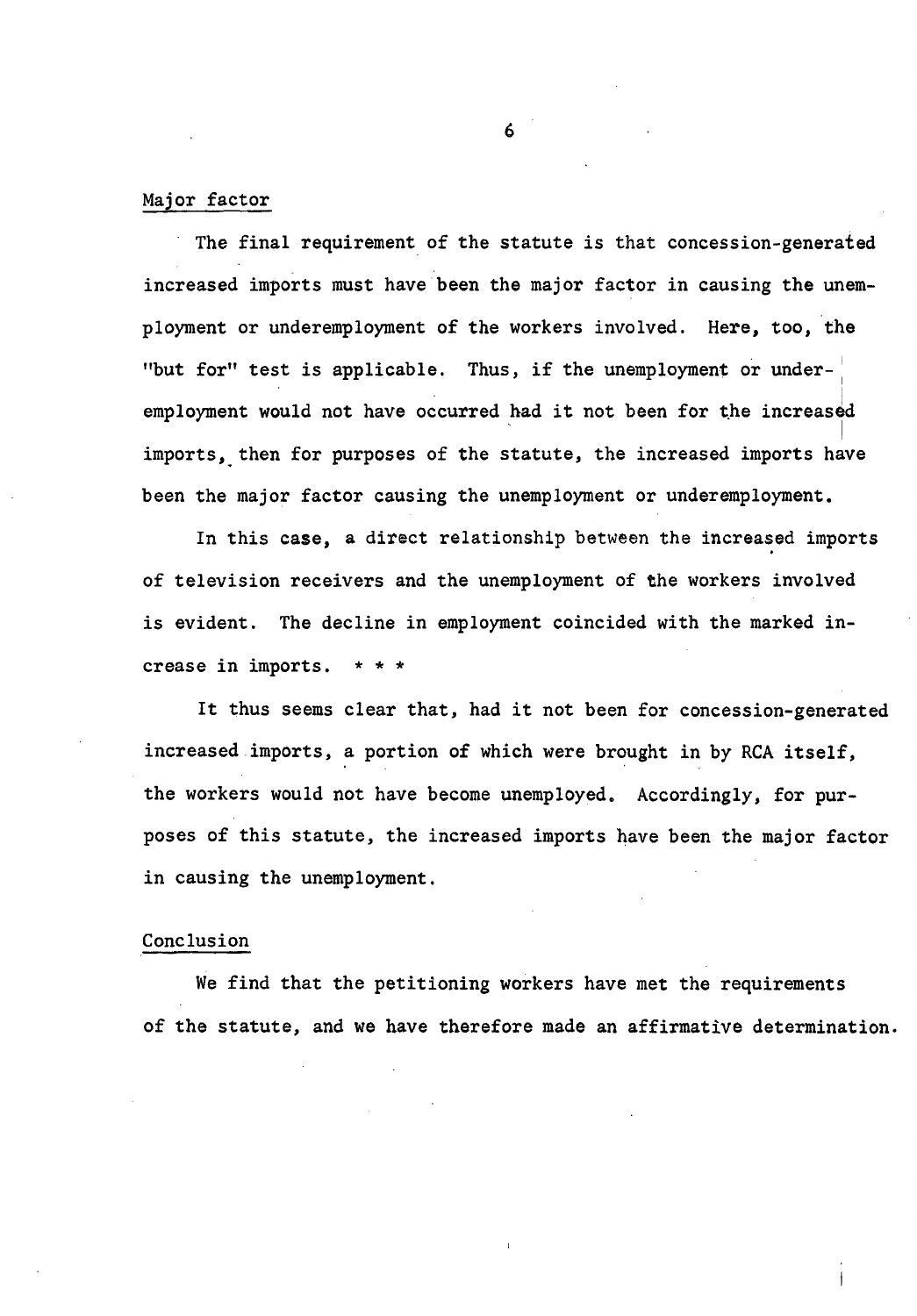#### Views of Commissioner Sutton

In the instant investigation my determination is negative because the four conditions imposed by section 30l(c)(2) of the Trade Expansion Act of 1962 for an affinnative finding have not been met. Specifically, I find that the TV receivers like or directly canpetitive with those produced by the petitioning workers are not being imported in increased quantities as a result in major part of concessions granted under trade agreements.

The evidence in this investigation shows that many factors have contributed to the increase in imports of TV receivers. In my judgment the sale of Japanese TV receivers at less than fair value within the meaning of the Antidumping Act, 1921, as amended, and the dutysaving provisions of item 807.00 *!I* have contributed more to the rising trehd of imports than the trade-agreement concessions.

The number of TV receivers imported nearly tripled from 1967 to 1970. During that period, when most of the imports came fran ·Japan and nearly all the remainder were entered with benefit of the provisions of item 807.00, the rate of duty was reduced by l percentage point a year (i.e., from 10 percent to 7 percent ad valorem, or by a total of only *3* percentage points) as the result of a Kennedy Round concession. Information available in connection with the Commission's recent investigation on TV receivers under the Antidumping Act showed that the average dumping margin on the Japanese TV receivers sold at

1/ Under this item U.S. duty is not assessed on the value of U.S. components contained in the imported article.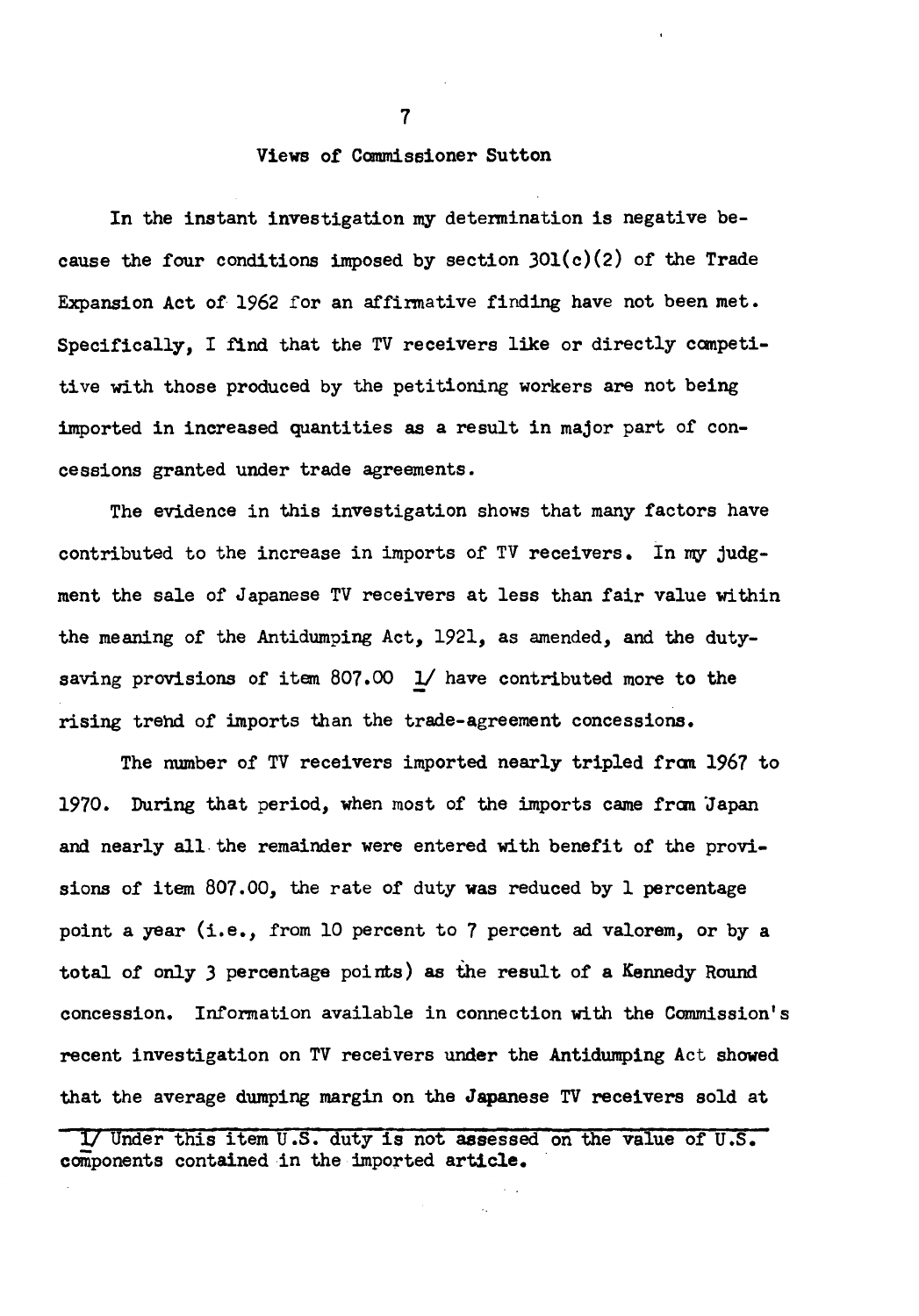less than fair value during the same period was a much larger percentage of their value than the reductions in regular duty resulting from the trade-agreement concession.

With respect to the effect of the 807.00 provisions on the rise of imports of TV receivers in recent years, I note that from 1967 to 1970 the imports under item 807.00 grew from  $\mu$  percent of the total quantity imported to 26 percent.

In view of the foregoing circumstances, I have made a negative determination.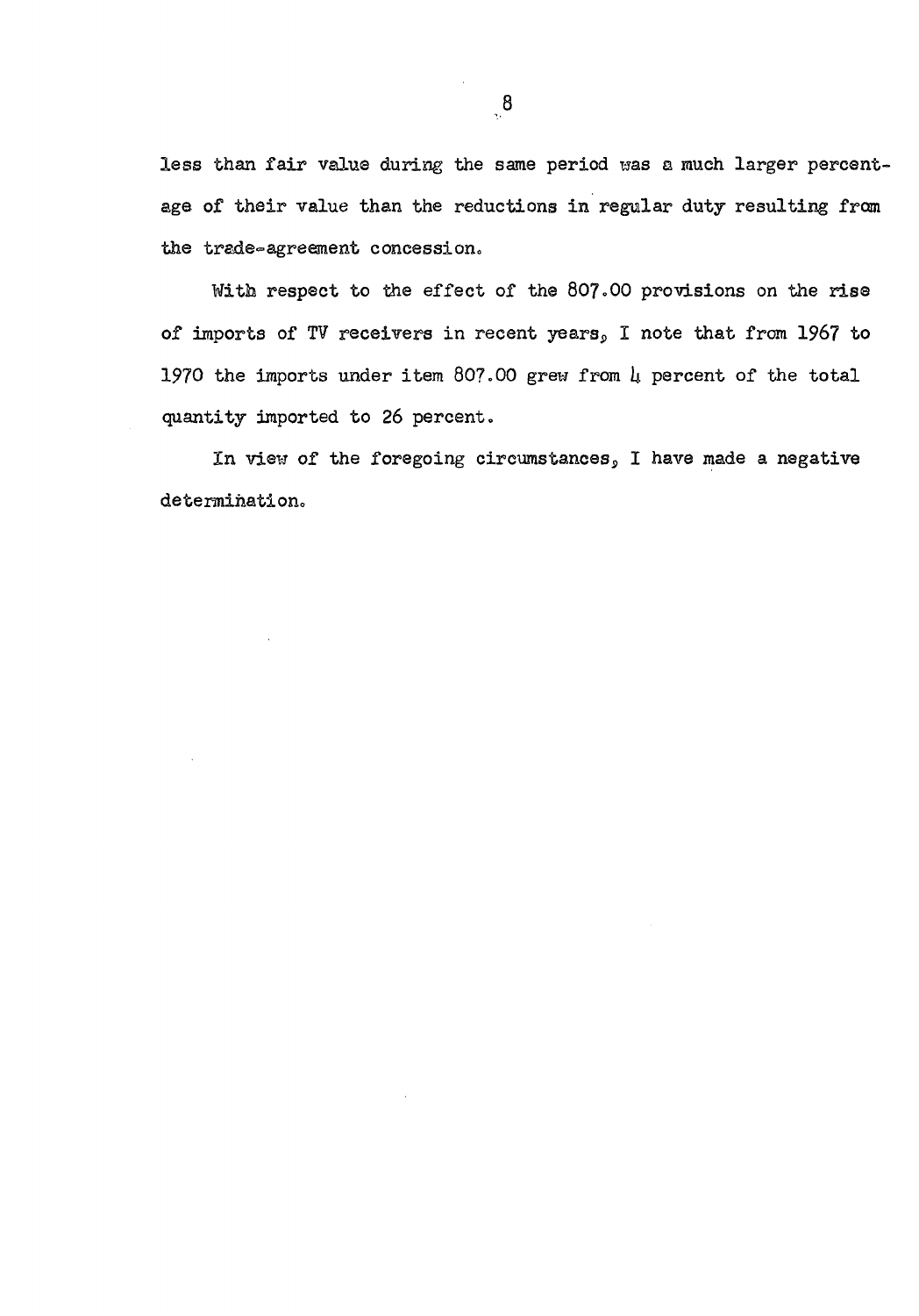#### Views of Canmissioner Leonard

My determination in this investigation is in the negative because all of the conditions imposed by section  $301(c)(1)$  of the Trade Expansion Act of 1962 have not been satisfied.

My view, as in earlier investigations, 1/ is that television receivers are not being imported into the United States in increased quantities as a result "in major part" of concessions granted under trade agreements. The U.S. rate of duty applicable to television receivers has b'een reduced substantially--from the statutory rate of *35* percent ad valorem to 7 percent ad valorem in 1970. However, the major concessions, accounting for more than two-thirds of the total duty reduction, occurred more than two decades ago--in the period from 1939 to  $19\mu\delta$ --before television receivers became a significant item of trade. Recent tradeagreement concessions have been comparatively minor, from 10 percent ad valorem in 1967 to 7 percent ad valorem in 1970. In my view, therefore, the recent large increase in U.S. imports of television receivers could not have been caused in major part by the trade-agreement concessions.

For the foregoing reasons, I have had to make a negative determination in this case.

<sup>1/</sup> Electrical Components and Apparatus and Allied Products: Production and Maintenance Workers of the F. W. Sickles Division, General Instrument Corporation . . . , Investigation No. TEA-W-21, TC Publication 329, July 1970, p. 5; Electronic Transformers: Former Workers of CP 329, July 1970, p. 5; Electronic Transformers: Former Workers of CP.<br>Electronics, Inc. . . . , Investigation No. TEA-W-31, TC Publication 351, January 1971, pp. 13-14; and Paper Cones for Loudspeakers: Fibre Form Corporation . .., Investigation Nos. TEA-F-16 and TEA-W-55, TC Publication 362, February 1971, pp.4-6.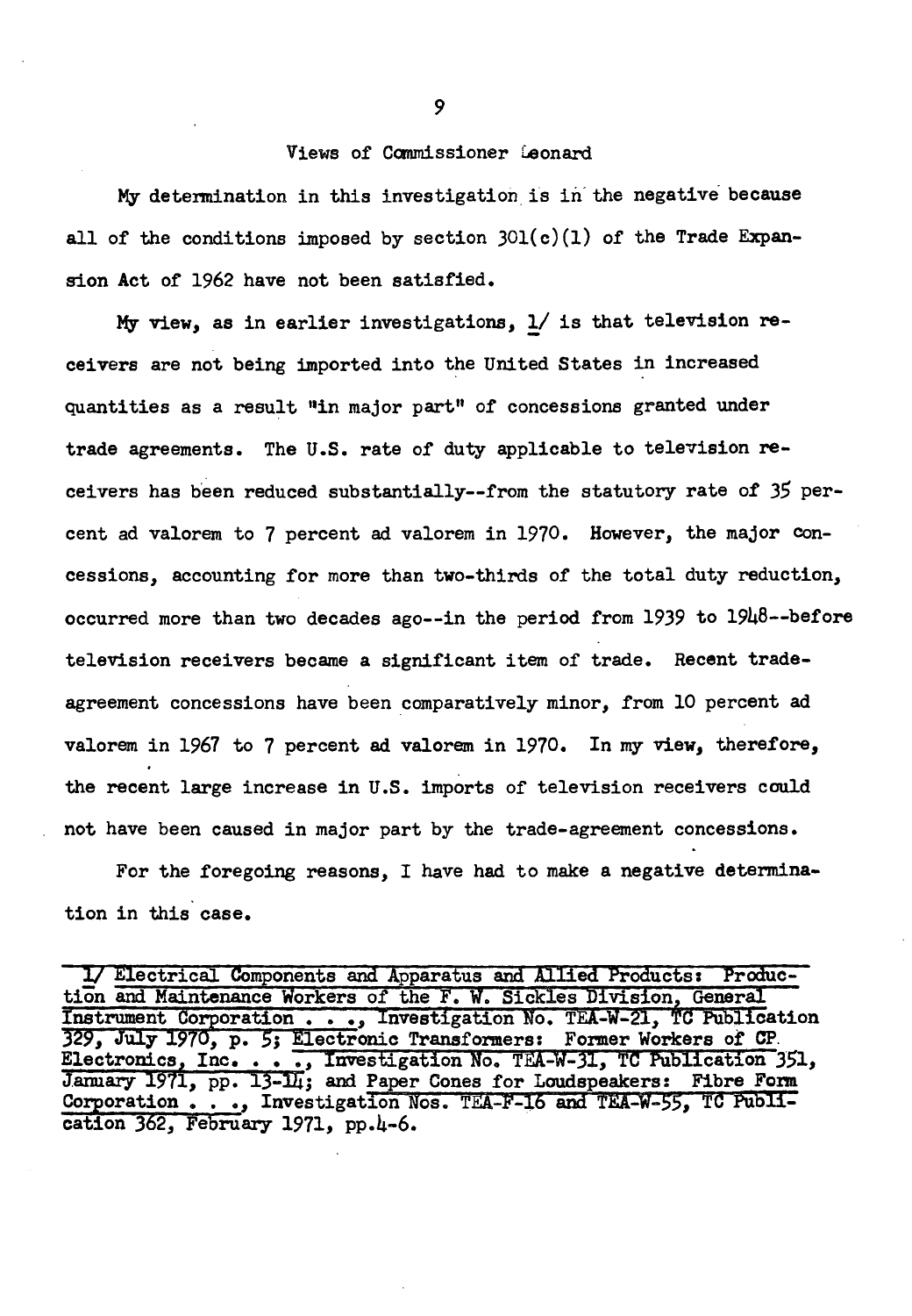# INFORMATION OBTAINED IN THE INVESTIGATION Description of articles under investigation

The RCA plant in Memphis, Tennessee, when in operation, was engaged primarily in the assembly of monochrome (i.e., black-and-white) and color television receivers. That plant also assembled television antennas for outdoor installation, but only as a minor product line. Thus, only television receivers are the subject of this investigation.

A television receiver--hereafter referred to as a TV receiver- converts. a transmitted television signal into video, synchronizing, and audio elements which reproduce the picture and sound originally transmitted. The video element controls the intensity of the electron beam(s) in the television picture tube. The synchronizing element positions the electron beam(s) in the picture tube. The audio element controls the sound emission.

The TV receivers produced by the RCA Memphis plant were of the types used for home entertainment, as are most TV receivers. Other TV receivers are produced for use in industrial, commercial, and educational establishments.

#### U.S. tariff treatment

In the Tariff Schedules of the United States established August 31, 1963, TV receivers are dutiable under item 685.20, which provides for television apparatus (except cameras) and parts thereof. When TV apparatus (including receivers) was first separately provided for in the official import statistics in 1950, it was classified for duty purposes under paragraph 353 of the original schedules of the Tariff Act of 1930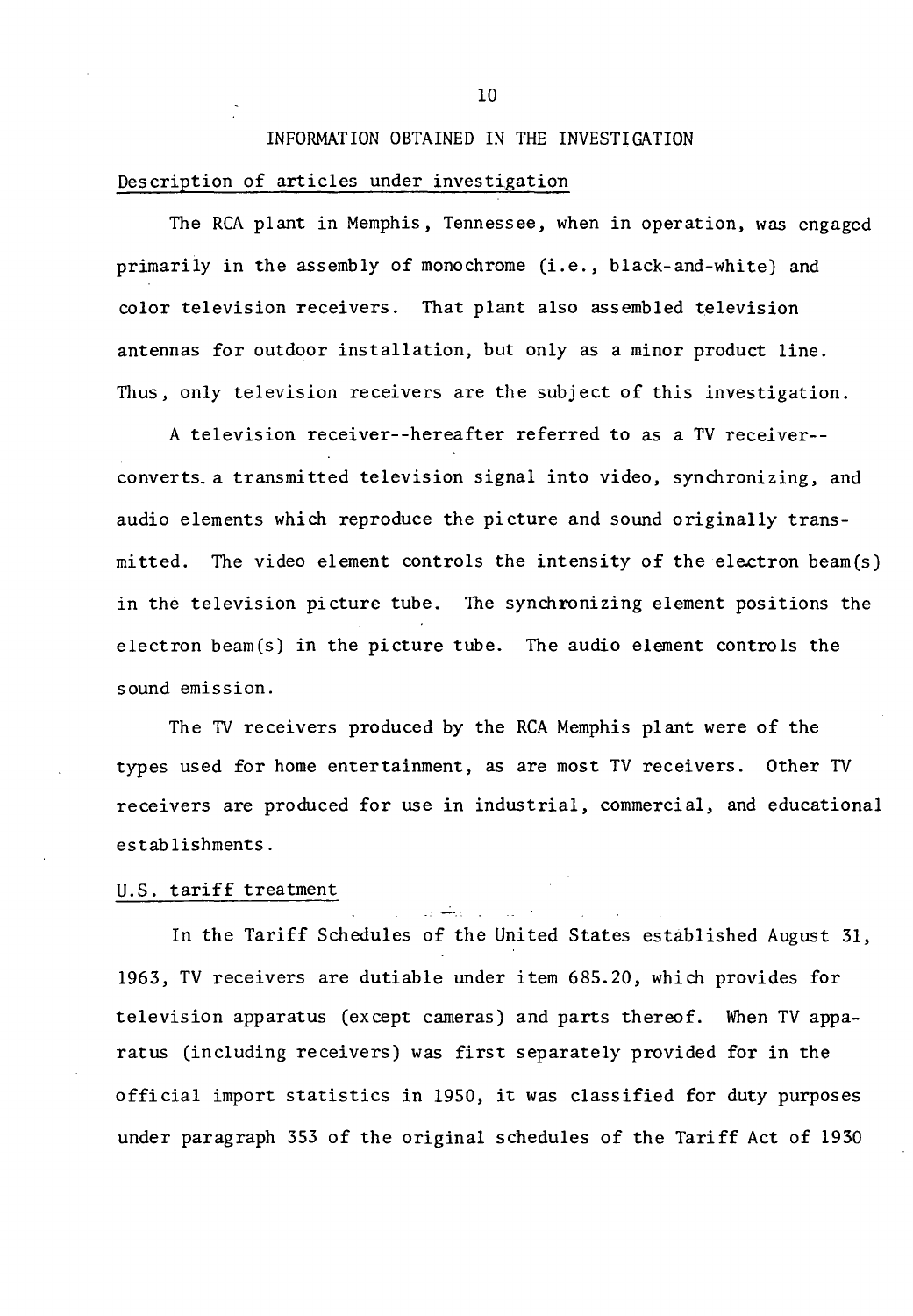as "articles having as an essential feature an electrical element or device . . . wholly or in chief value of metal, and not specially provided for". Such articles were dutiable at 35 percent ad valorem from June 18, 1930, through December 31, 1938.

Pursuant to successive trade-agreement concessions beginning in 1939, that rate has been reduced substantially. The current rate-- 6 percent ad valorem--reflects the fourth stage of the five-stage concession granted in the Kennedy Round negotiations under the General Agreement on Tariffs and Trade (GATT). The final stage of that concession--5 percent ad valorem--is scheduled to become effective on January 1, 1972.

The various rates of duty applicable to TV receivers under the Tariff Act of 1930, as modified by trade-agreement concessions, are given in the table below.

| Effective date                                                                                                   | Rate of duty                                                                                                                             | $\cdots$ Effective date $\vdots$                                                                                                            | Rate of duty                                                                                      |
|------------------------------------------------------------------------------------------------------------------|------------------------------------------------------------------------------------------------------------------------------------------|---------------------------------------------------------------------------------------------------------------------------------------------|---------------------------------------------------------------------------------------------------|
| June 18, 1930<br>Jan. 1, 1939<br>Jan. 1, 1948<br>June 6, 1951<br>June 30, 1956<br>June 30, 1957<br>June 30, 1958 | $: 35%$ ad val.<br>: 25% ad val.<br>$: 15%$ ad val.<br>$: 12.5%$ ad val.<br>$: 11.5%$ ad val.<br>$: 11\%$ ad $val.$<br>$: 10.5%$ ad val. | $\mathbf{1}$<br>::July 1, 1962<br>::Jan. 1, 1968<br>::Jan. 1, 1969<br>:: Jan. 1, 1970<br>:: $Jan. 1, 1971$<br>::Jan. 1, 1972<br>$\sim 11$ . | : 10% ad val.<br>: 9% ad val.<br>$: 8%$ ad val.<br>$: 7%$ ad val.<br>: 6% ad val.<br>: 5% ad val. |
|                                                                                                                  |                                                                                                                                          |                                                                                                                                             |                                                                                                   |

Television receivers: Effective dates of U.S. rates of duty, June 18, 1930-Jan. 1, 1972

Some TV receivers have been entered under item 807.00, which provides that for imported articles assembled in whole or in part of U.S.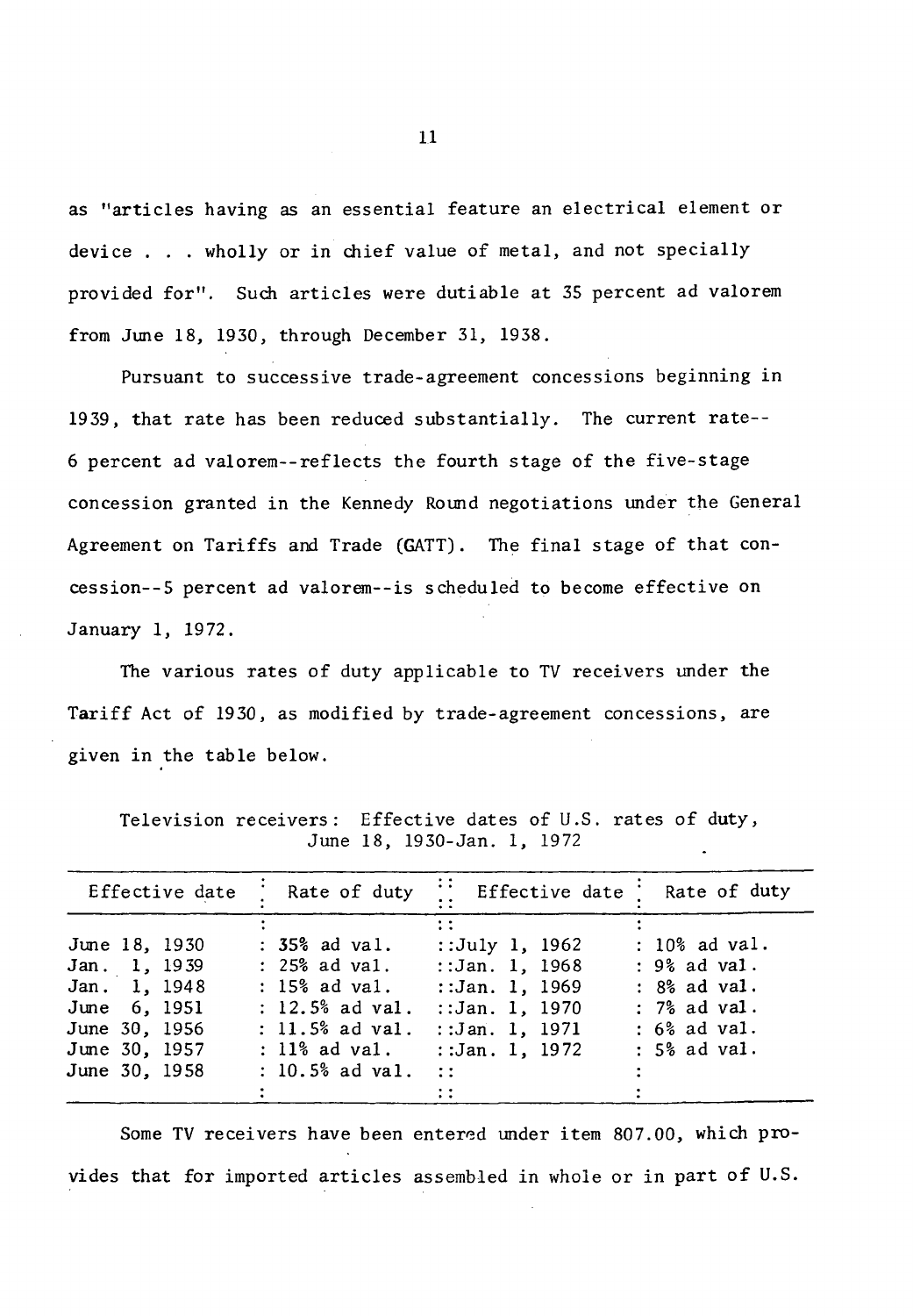fabricated components the duty may be assessed only on the value added abroad, thus permitting the U.S. components to be entered duty free.

On December 4, 1970, the Assistant Secretary of the Treasury advised the Tariff Commission **that** television receiving sets, monochrome and color, from Japan are being, or are likely to be, sold at less than fair value within the meaning of the Antidumping Act, 1921, as amended. In accordance with the requirements of section 20l(a) of the Antidumping Act (19 U.S.C. 160 $(a)$ ), the Tariff Commission instituted Investigation No. AA1921-66 to determine whether an industry in the United States is being, or is likely to be, injured, or .is prevented from being established, by reason of the importation of such merchandise into the United States. On the basis of the investigation, the Commission detennined unanimously that an industry in the United States is being injured by reason of the importation of television receiving sets, monochrome and color, from Japan sold at less than fair value within the meaning of the Antidumping Act, 1921, as amended.  $\frac{1}{2}$  On March 8, 1971, the Secretary of the Treasury issued a "finding of dumping" on imports of television receiving sets, both monochrome and color, from Japan (36 F.R. 4597, March 10, 1971).

#### U.S. consumption, shipments, and exports

Consumption.--Following a general upward trend during 1959-65, total annual U.S. consumption of TV receivers (both monochrome and

<sup>1/</sup> U.S. Tariff Commission, Television Receiving Sets From Japan: Determination of Injury, TC Publication 367, 1971 (processed).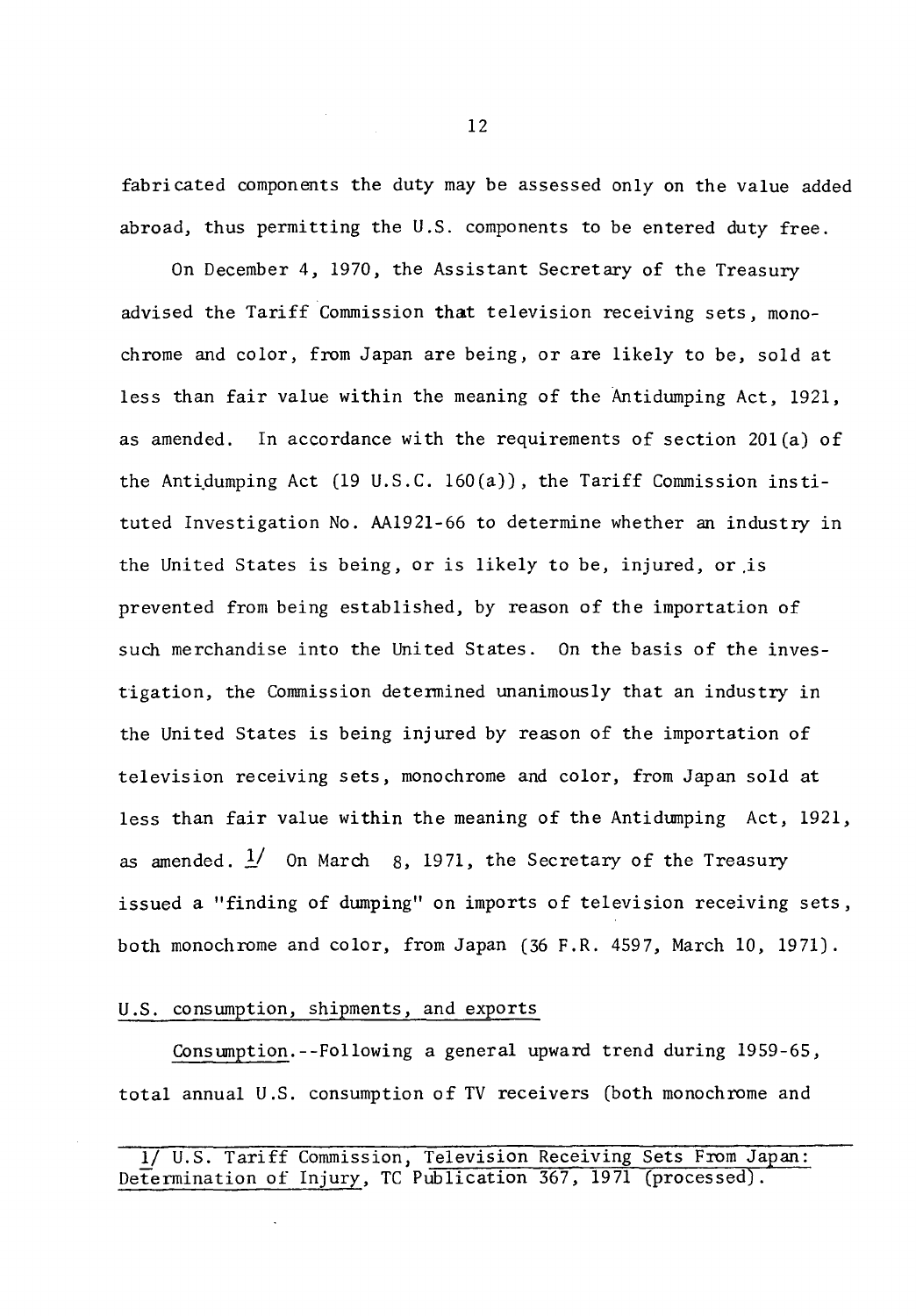color) fluctuated in quantity but decreased significantly in value from 1966 to 1970. Total annual consumption during 1966-70 fluctuated from 13.0 million sets (in 1966, the peak year) to 11.2 million sets (in 1967), and the value of consumption decreased from \$2.4 billion in 1966 to about \$1.8 billion in 1970 (table 1). The quantity of total consumption was 6 percent smaller in 1970 than in 1966, and the value was 26 percent smaller.

Shipments.--Total U.S. shipments of TV receivers declined from a peak of 11.7 million sets in 1966 to 7.8 million sets in 1970, and the value of shipments decreased from \$2.4 billion to \$1.5 billion- representing a reduction of about a third in quantity and three-eighths in value (table 1).

As shown in the following table, from 1966 to 1970 shipments of color TV receivers comprised a growing proportion of the total quantity of domestic shipments.

|                                             | (In millions of units) |       |      |  |
|---------------------------------------------|------------------------|-------|------|--|
| Year                                        | Monoch rome            | Total |      |  |
|                                             |                        |       |      |  |
| 1966-----------------------                 | 6.9                    | 4.8   | 11.7 |  |
| 1967-----------------------:                | 4.7                    | 5.0   | 9.7  |  |
| 1968-----------------------                 | 5.2                    | 5.1   | 10.3 |  |
| $1969---$                                   | 4.5                    | 4.4   | 8.9  |  |
| $1970 \frac{1}{2}$<br>--------------------- | 3.3                    | 4.5   | 7.8  |  |
|                                             |                        |       |      |  |

Monochrome and color TV receivers: U.S. shipments, 1966-70

1/ Estimated by the staff of the U.S. Tariff Commission.

Source: Compiled from official statistics of the U.S. Department of Commerce, except as indicated.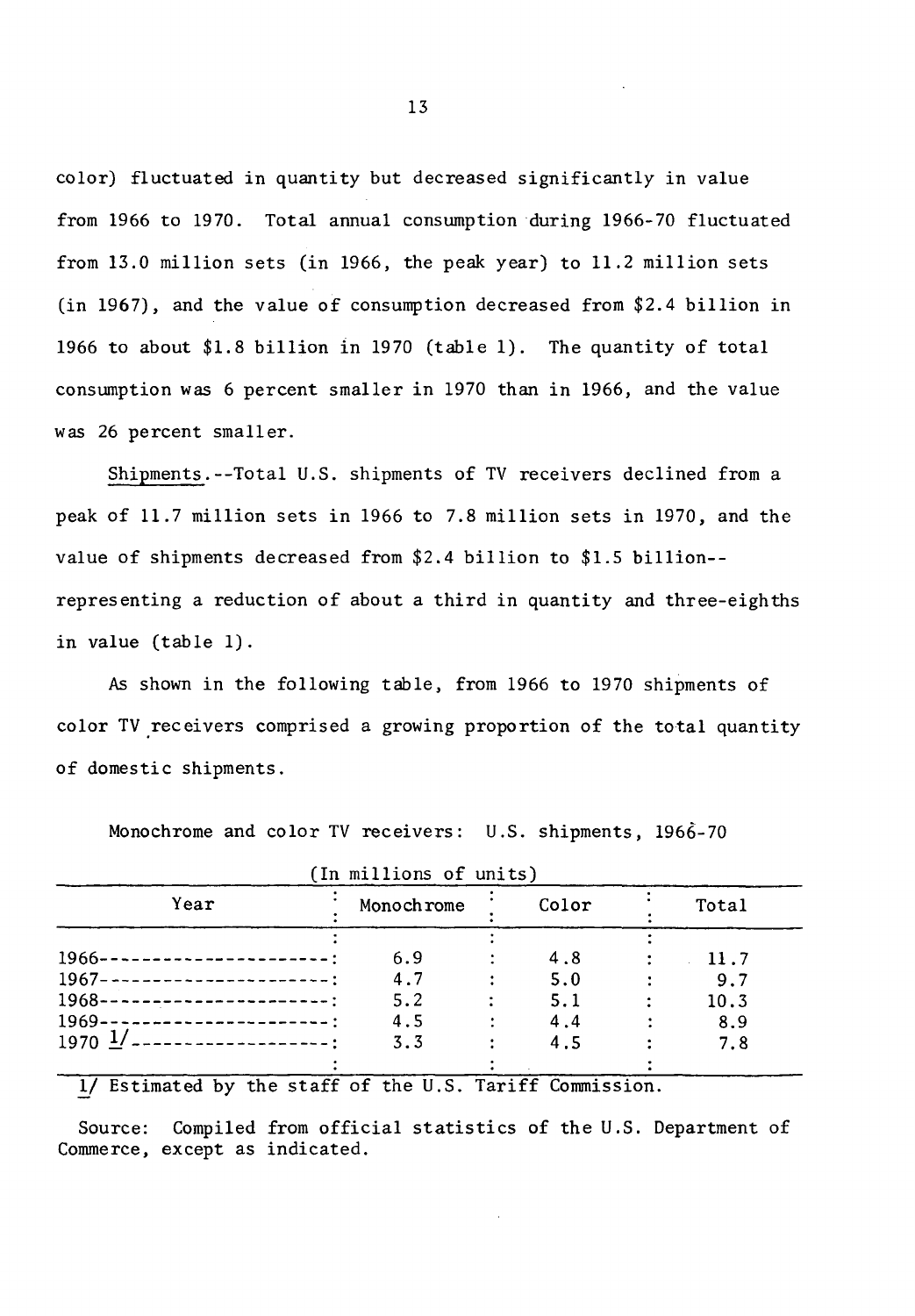As indicated by data on domestic production during 1966- *70,* U.S. shipments of monochrome receivers decreased in all categories of screen sizes, but the bulk of the reduction was in sets with screen sizes over 16" but not over 19", and those with screen sizes over 19". Shipments of color receivers with screen sizes not over 19" increased considerably from 1966 to 1970, but this rise was more than offset by a substantial decrease in shipments of sets with screen sizes over 19" (the predominant category) during the same period.

Exports.--U.S. exports of TV receivers during 1966-70 ranged from 126,000 to 168,000 units, with the value varying from \$24 mi1lion to \$33 million (table 1). The ratio (percent) of exports to shipments each year was negligible, varying from about 1 percent to 2 percent.

#### U.S. imports

Total imports.--Total annual U.S. imports of TV receivers (both monochrome and color) grew from about 1.5 million units, valued at \$116 million, in 1966, to 4.5 million units, valued at \$316 million, in 1970--the gain was nearly 200 percent in units and 172 percent in value (table 1). However, year-to-year increases varied greatly; e.g., the rise in 1970 was 12 percent in quantity and 7 percent in value, compared with one of 68 percent in quantity and 62 percent in value in 1968. Except in 1967, the increases in imports were consistently greater in quantity than in value, reflecting the growing importance of sets of smaller screen size. Monochrome TV receivers regularly made up about 75 percent to 80 percent of the total annual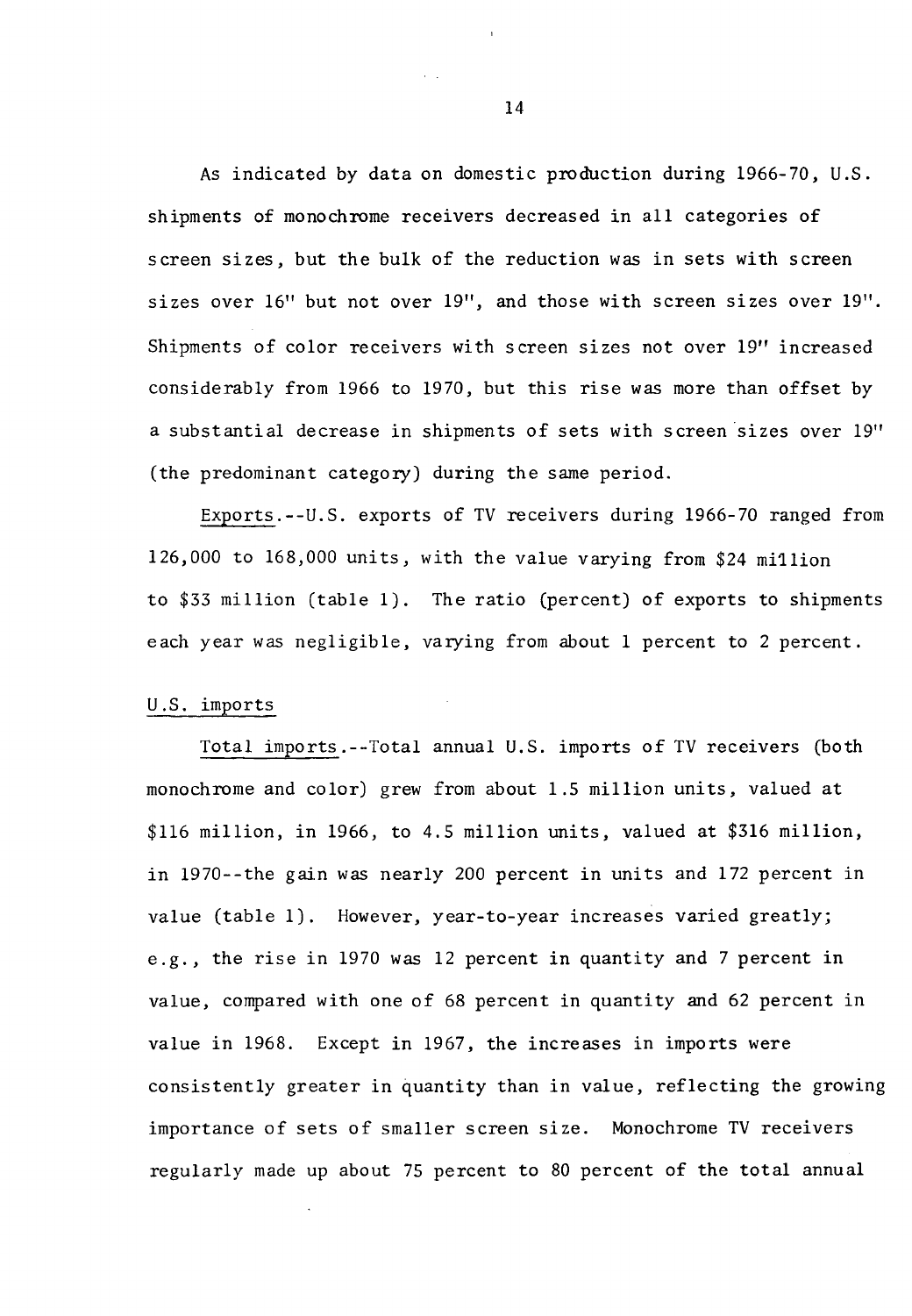imports during 1967-70 in terms of quantity, and constituted 48 percent to 57 percent in terms of value (table 2).

During 1966-70, the ratio of total imports of TV receivers to total consumption of TV receivers rose from 12 percent to 37 percent in terms of quantity, and from 5 percent to 18 percent in terms of value (table 1). These increases in the ratio reflect not only the sharp growth in imports but also a substantial decline in domestic producers' shipments--e.g., in 1970, the imports of TV receivers were larger by 3.0 million units, whereas shipments were smaller by 3.9 million units, than in 1966.

807.00 imports.--The importers of TV receivers under the 807.00 provision include several domestic producers, \* \* \*.

The total imports of TV receivers under the provisions of item 807.00--dutiable only on the foreign value added--have grown markedly. Compared with 1967, the units so imported in 1970 (1.2 million) were 17 times as large, and the total value of the imports (\$56 million) was 9 times as large, as shown in the following table.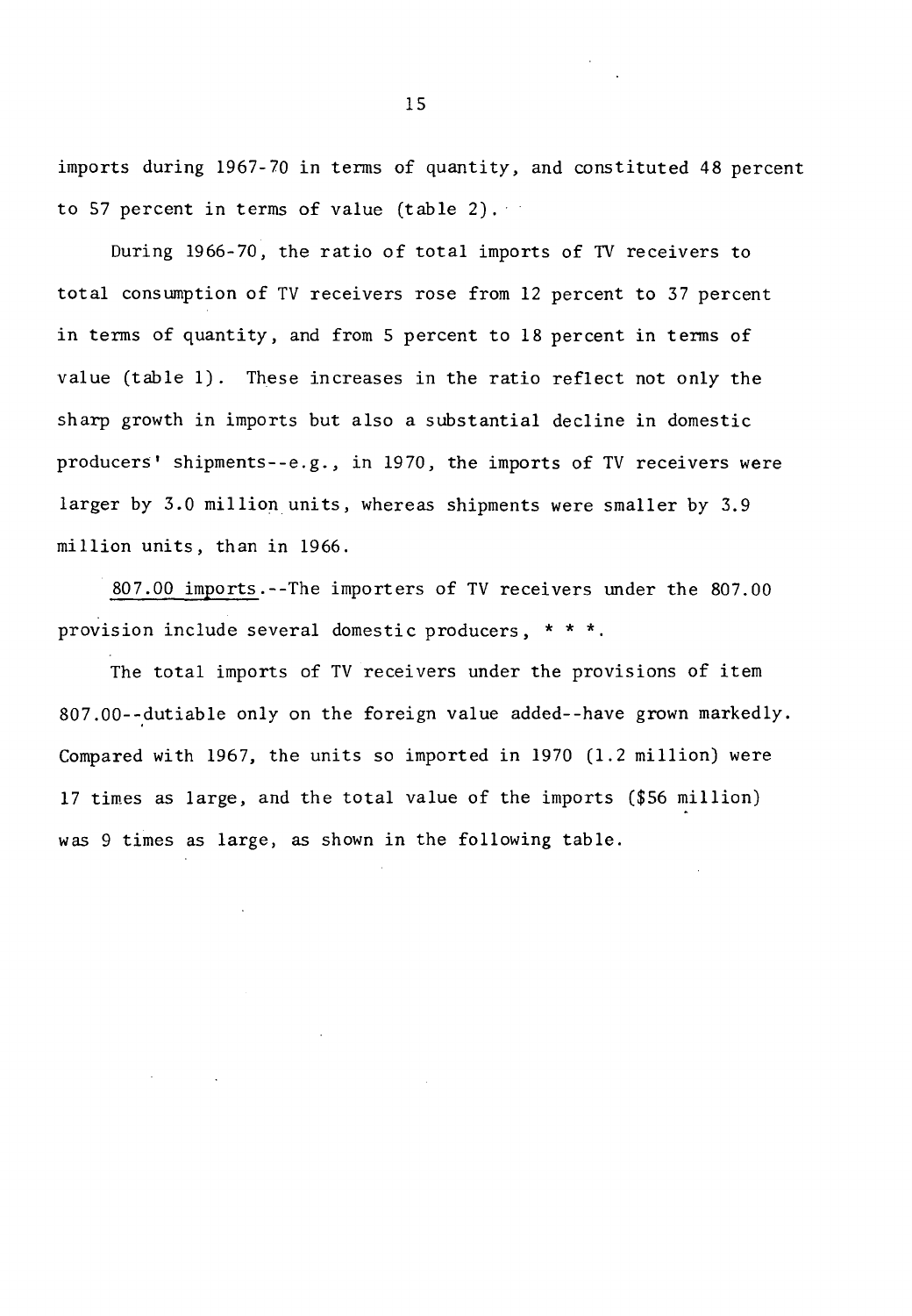|             |                    | 807.00 imports      |  | Total imports                     |             |            |  |           |
|-------------|--------------------|---------------------|--|-----------------------------------|-------------|------------|--|-----------|
| Year        |                    |                     |  | Value                             |             |            |  |           |
|             | : Quantity         | U.S.<br>value       |  | $:$ Foreign $:$<br>value<br>added | Total       | : Quantity |  | Value     |
|             | $\overline{1,000}$ | Million             |  | Million                           | Million     | 1,000      |  | : Million |
|             | $\overline{units}$ | dollars             |  | dollars                           | $dollars$ : | units      |  | dollars   |
|             |                    |                     |  |                                   |             |            |  |           |
| $1967---$ : | 70:                | 3:                  |  | 3                                 | 6 :         | 1,614:     |  | 126       |
| $1968---$ : | 445:               | 6:                  |  | $16$ :                            | 22:         | 2,711:     |  | 204       |
| $1969---$ : | 939:               | 18:                 |  |                                   | 47 :        | 4,034:     |  | 296       |
| $1970---$ : | 1,195:             | $\frac{1}{2}$<br>21 |  | $\frac{29}{35}$ :                 | 56:         | 4,513:     |  | 316       |
|             |                    |                     |  |                                   |             |            |  |           |

Television receivers: 807.00 imports and total imports, 1967-70

1/ Estimated, based on data for February-December.

As indicated above, from 1967 to 1970 the ratio of the imports of receivers under 807.00 to total imports of receivers grew from 4 percent to 26 percent in terms 0£ quantity and £rom 5 percent to 18 percent in terms of value. On the other hand, the ratio of the U.S. value to the total value of 807.00 imports decreased from 50 percent in 1967 to 38 percent in 1970.

The vast majority of the TV receivers imported under item 807.00 have consisted of monochrome receivers; e.g., in 1970 monochrome receivers made up more than nine-tenths of the imports in tenns of both quantity and value.

Imports under item 807.00 result in substantial savings in duty- e.g., the duty-saving on imports of TV receivers in 1969 was \$1.4 million, or 38 percent of the total duty payable in the absence of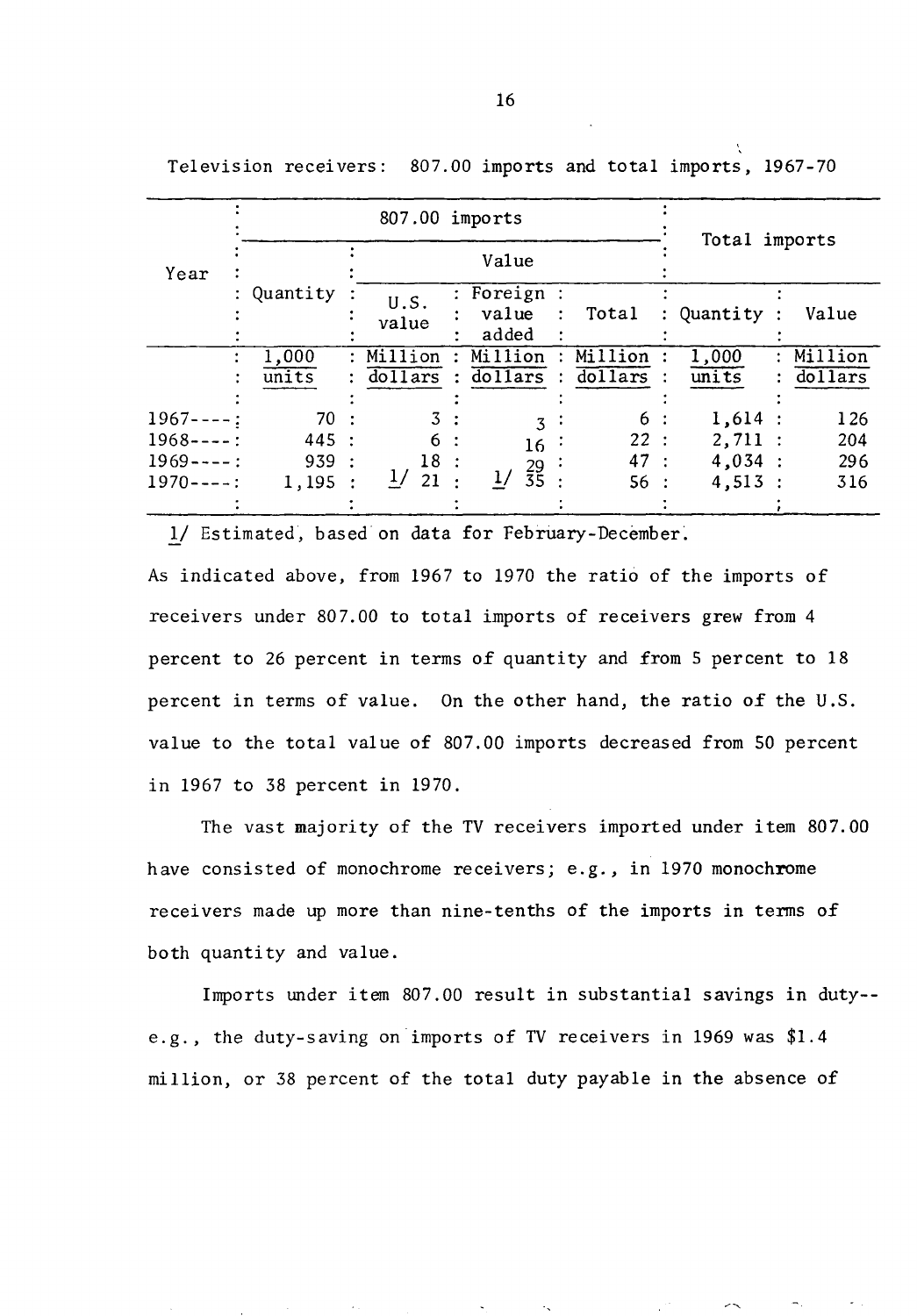item 807.00. However, as reported by the Commission (TC Publication 339, September 1970), U.S. producers state that, without the benefits under the 807.00 provision, it would be virtually impossible for them to maintain a significant share of the U.S. market.

#### U.S. producers

Currently, about 20 domestic firms are producing TV receivers *(i.e.,* the manufacture or assembly of completed sets). This number has decreased from about 50 in 1955, through attrition, mergers, and acquisitions. Of the principal U.S. producers in 1970, most were situated in the North Central States of Illinois, Indiana, and Minnesota, and in the Mid-Atlantic States of New York and Pennsylvania. In recent years, most of the U.S. production  $* * *$  has been accounted for by four large firms  $* * *$ .

Most of the domestic producers are large and diversified. Most produce both monochrome and color receivers, and many of them also produce such related products as radios and phonographs, as well as complex electronic products of advanced technology for use by industry and the military. In many cases, however, TV receivers are the most important product line for both large and small firms.

Most of the domestic finns operate one or more additional plants that produce parts for the receiver assembly plant. In the larger firms such plants generally produce various electronic components and parts *(e.g.,* tuners, transformers, and loudspeakers) and cabinets. In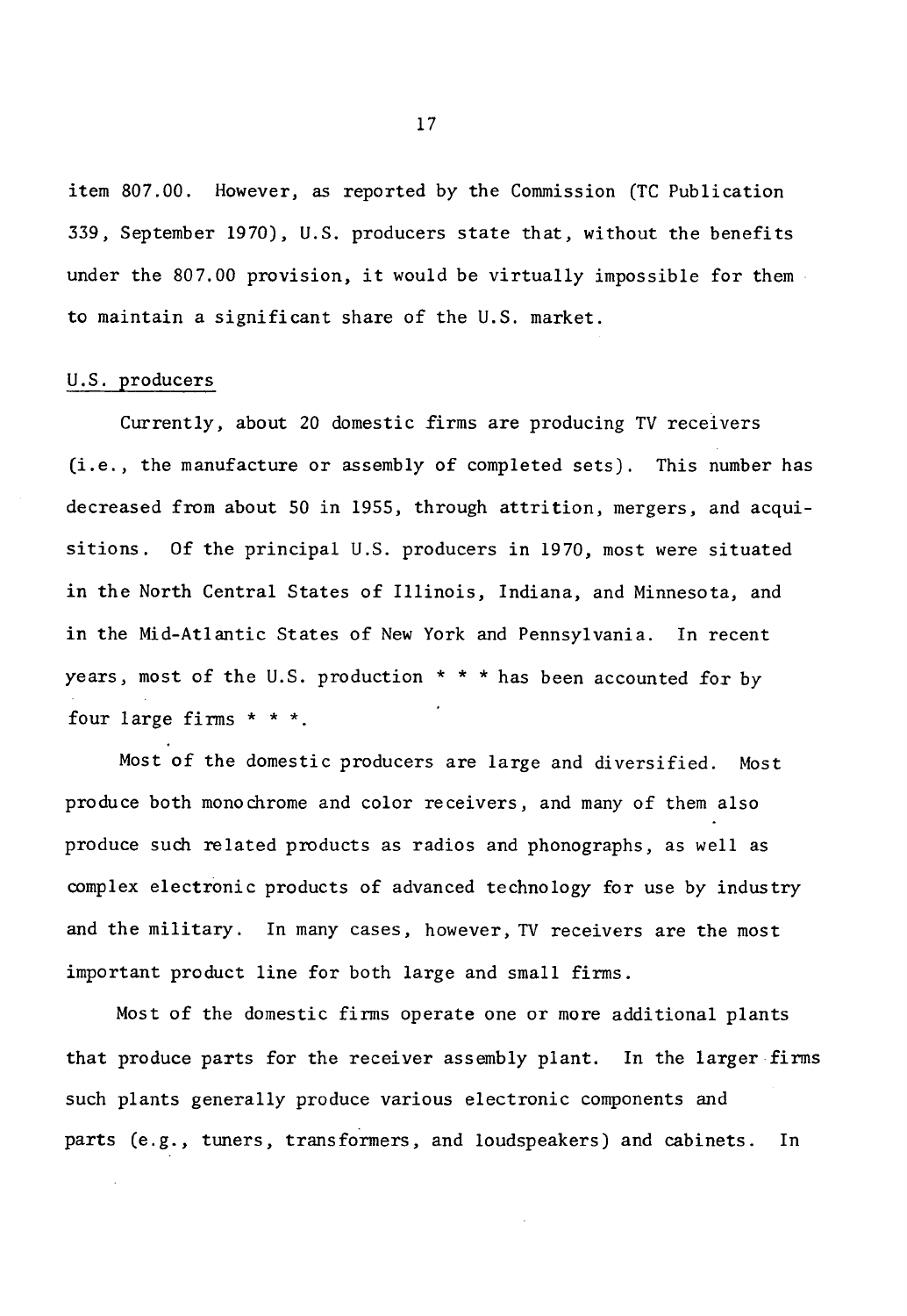the smaller firms, the additional plants ordinarily produce cabinets, and the electronic components are purchased from independent sources. For many firms, the source of supply of picture tubes, especially color tubes, is an independent producer. Many firms also purchase from a large number of small companies a variety of parts not produced "in-house."

#### RCA

The corporation.--RCA, of New York City, formerly known as Radio Corporation of America, is a diversified multinational conglomerate with domestic operations in eight States and foreign operations in many countries; it is one of the larger domestic companies, having total sales in 1969 of \$3.2 billion. The company's operations are organized under several main divisions, one of which is the Consumer Electronics Division. It is this division that controls the TV producing plants, including the plant at Memphis when it was still operating.

\* \* \* \* \* \* \*

Memphis plant.--The RCA plant in Memphis, Tennessee, is a very modern structure, constructed in 1966, and consists of about 1.2 million square feet of floor space. Assembly of TV receivers began in March 1966 and was terminated in January 1971. In February 1971, when members of the Commission's staff visited the plant, almost all plant equipment had been removed, and only a small force of workers was engaged in preparation of the building for sale. These prepara-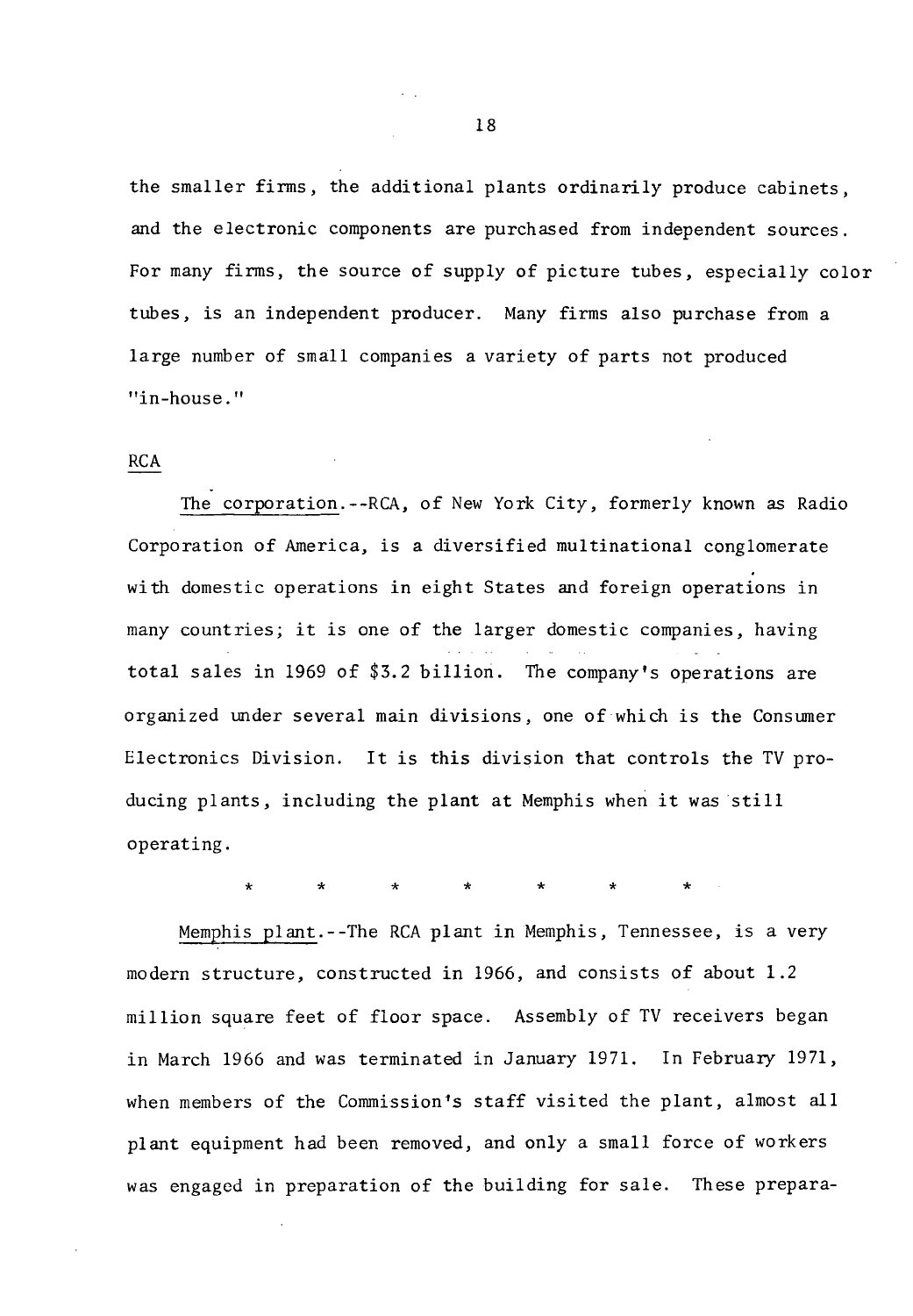tions were expected to be completed by about the beginning of the second quarter of 1971.

When in operation, the Memphis Plant was a part of RCA's Consumer Electronics Division, which included plants producing *TV* receivers, radios, phonographs, stereophonic equipment, and components and parts. Domestic plants in that Division include a *TV* assembly plant at Bloomington, 2 component and parts plants at Indianapolis and a cabinet plant at Monticello, Indiana. The Division also includes an off-shore plant in Taiwan, which produces monochrome receivers, \* \* \* and one in Juarez, Mexico, \* \* \*

The Memphis Plant was engaged primarily in the assembly of TV receivers. During part of 1970, it also assembled TV antennas for outdoor installation as a minor product line; the last production was in December 1970. The plant produced both monochrome and color *TV* receivers. In the monochrome type, it produced \* \* \* portable, table, and console models; in some sets, the circuitry was solid-state, in others it was hybrid (i.e., tubes and solid-state). In the color type, \* \* \* all were console models \* \* \* and all had hybrid circuitry.

\* \* \* \* \* \* \*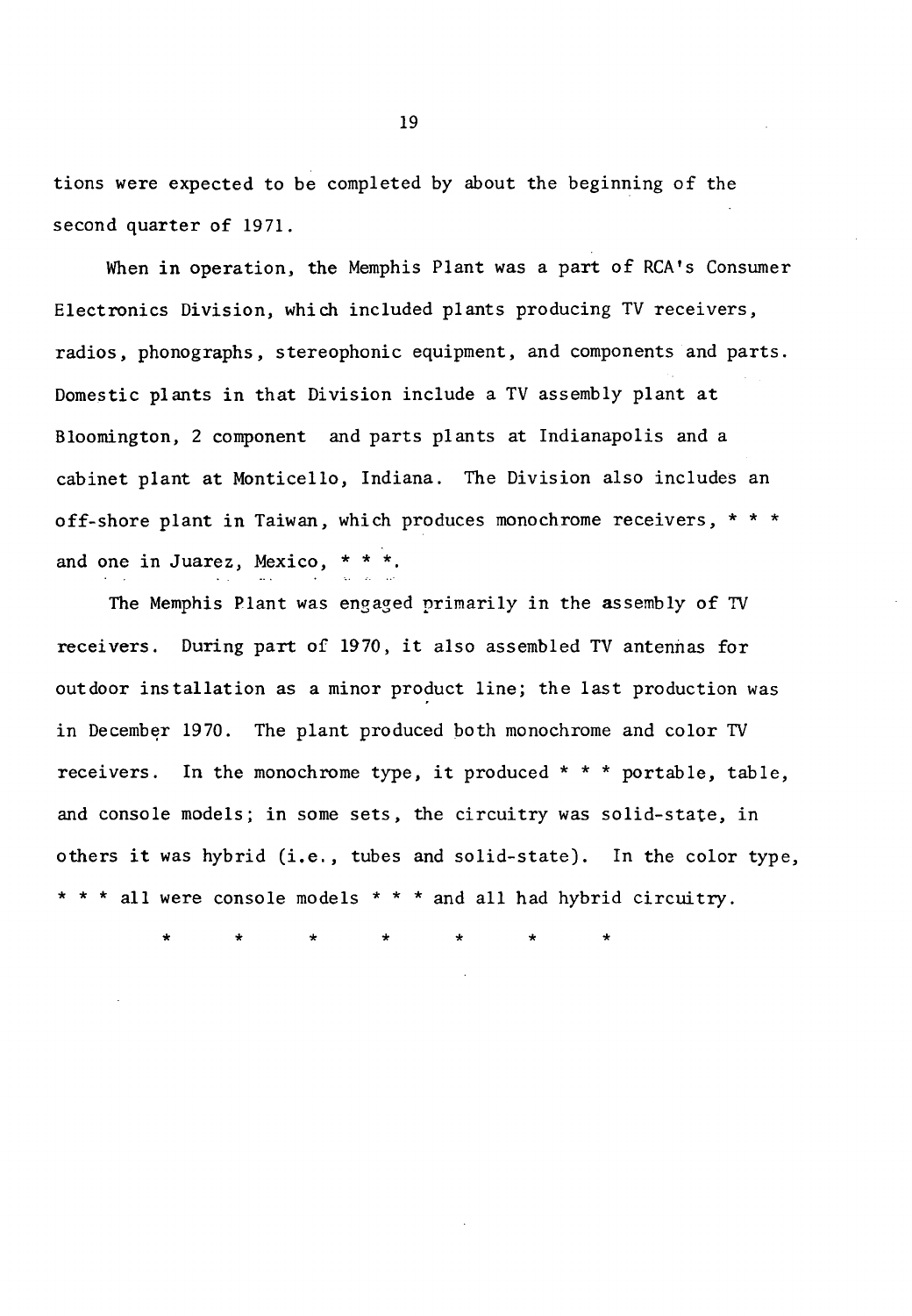$\bar{z}$ 

 $\overline{\phantom{a}}$ 

STATISTICAL APPENDIX

 $\ddot{\phantom{a}}$ ÷,  $\overline{1}$ 

 $\bar{\alpha}$  $\ddot{\phantom{a}}$ 

ż,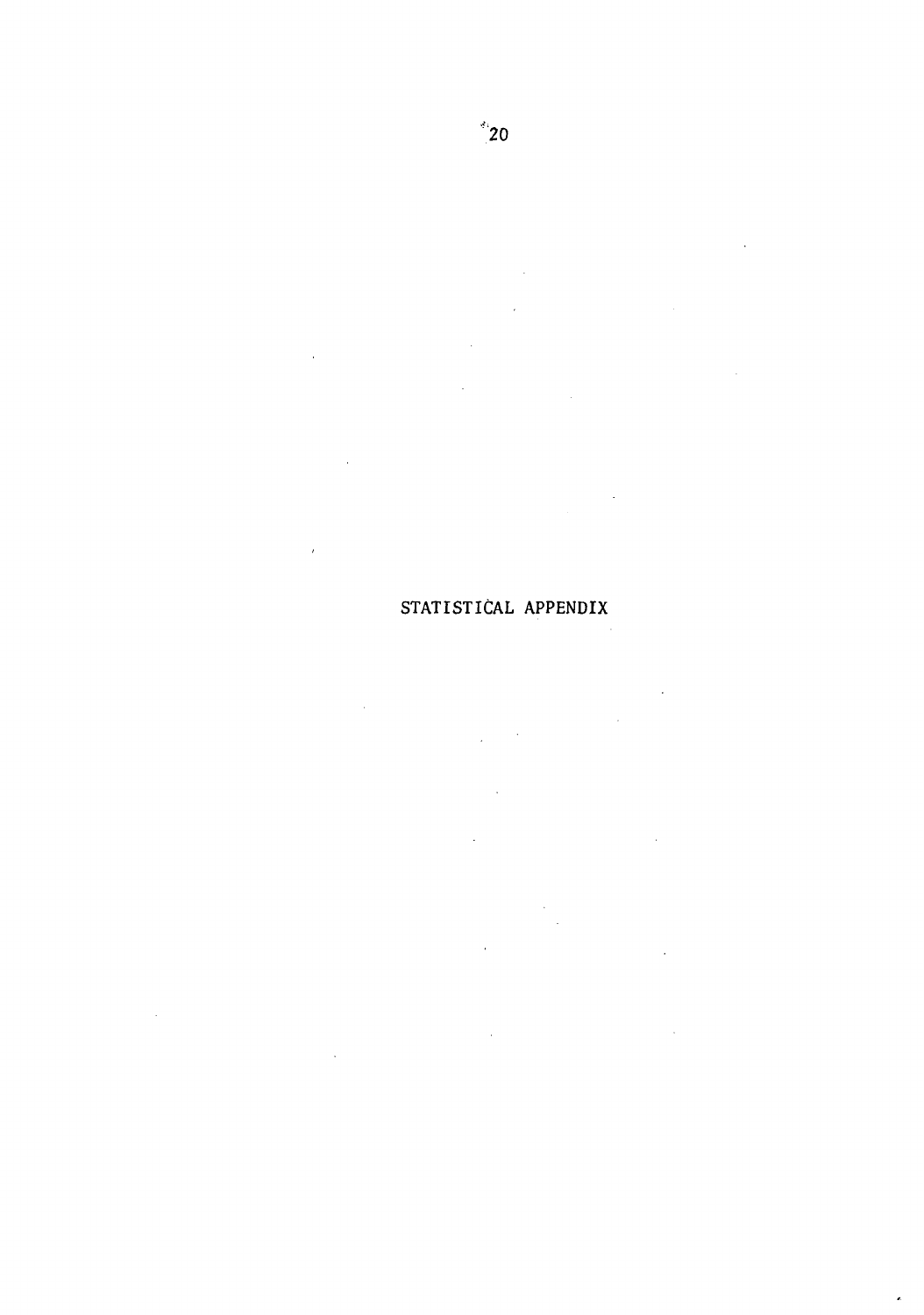Table 1.--Television receivers (monochrome and color): U.S. shipments, imports for consumption, exports of domestic merchandise, and apparent consumption, 1966-70

|                              |                    |           |          |               |             | Ratio      |
|------------------------------|--------------------|-----------|----------|---------------|-------------|------------|
|                              |                    |           |          |               | : Apparent  | (percent)  |
| Year                         | Shipments          | Imports   | Exports  | $\mathcal{L}$ | $consump-$  | of imports |
|                              |                    |           |          |               | : tion $1/$ | to con-    |
|                              |                    |           |          |               |             | sumption   |
|                              |                    |           | Quantity |               |             |            |
|                              |                    |           |          |               |             |            |
|                              |                    |           |          |               |             |            |
| $1966 - - - - - - - -$ :     | 11,673:            | $1,524$ : | 168:     |               | 13,029      | 12         |
| $1967 - - - - - - - -$ :     | 9,701:             | $1,614$ : | 139:     |               | $11,176$ :  | 14         |
| $1968 - - - - - - - -$ :     | 10,328:            | 2,711:    | 144:     |               | 12,895:     | 21         |
| 1969-<br>$\frac{1}{2}$       | 8,914:             | 4,034:    | 157:     |               | 12,791      | 32         |
| $1970 - - - - - - - - - - -$ | 2/<br>7,800:       | 4,513:    | 126:     |               | $12,200$ :  | 37         |
|                              |                    |           | Value    |               |             |            |
|                              |                    |           |          |               |             |            |
| $1966 - -$<br>--------       | 2,350:             | 116:      | 26 :     |               | 2,439:      | 5          |
| $1967 - - - - - - - - -$ :   | 2,192:             | 126:      | 24:      |               | 2,294:      | 6          |
| $1968 - -$                   | 2,222:             | 204       | 28:      |               | 2,398:      | 8          |
| $1969 - - - - - - - - -$     | 1,859:             | 296:      | 33:      |               | 2,122:      | 14         |
| $1970 - -$                   | <u>2/</u><br>1,500 | 316       | 26 :     |               | 1,800       | 18         |
|                              |                    |           |          |               |             |            |

(Quantity in thousands of units; value in millions of dollars)

1/ Calculations derived from unrounded figures.

 $\frac{7}{2}$ / Estimated by the staff of the U.S. Tariff Commission.

Source: Compiled from official statistics of the U.S. Department of Commerce, except as indicated.